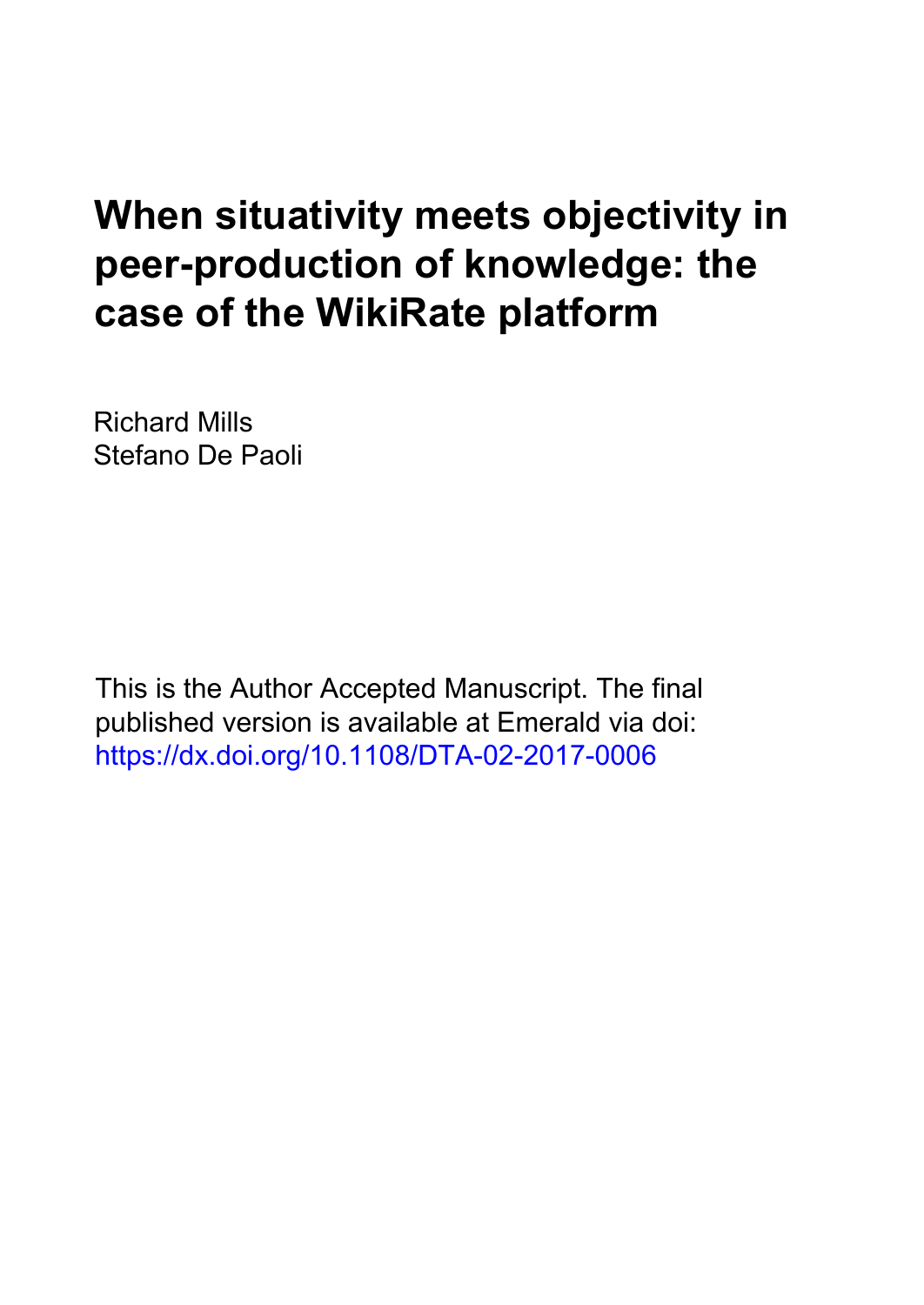**When situativity meets objectivity in peer-production of knowledge: the case of the WikiRate platform**

Richard Mills – University of Cambridge [\(rm747@cam.ac.uk\)](mailto:rm747@cam.ac.uk)

Stefano De Paoli – Abertay University [\(s.depaoli@abertay.ac.uk\)](mailto:s.depaoli@abertay.ac.uk)

#### **Abstract**

- **Purpose:** The purpose of this paper is to further the debate on Knowledge Artifacts, by presenting the design of WikiRate, a Collective Awareness platform whose goal is to support a wider public contributing to the generation of knowledge on Ethical, Social and Governance performance of companies.
- **Approach:** The material presented in the paper comes from first-hand experience of the authors as part of the WikiRate design team. This material is reflexively discussed using concepts from the field of Science and Technology Studies.
- **Findings:** Using the concept of the 'funnel of interest' we discuss how the design of a Knowledge Artifact like WikiRate relies on the designers' capacity to translate general statements into particular design solutions. We also show how this funnelling helps understanding the interplay between situativity and objectivity in a Knowledge Artifact. We show how WikiRate is a peerproduction platform based on situativity, which requires a robust level of objectivity for producing reliable knowledge about the Ethical, Social and Governance performance of companies.
- **Originality/value:** This paper furthers the debate on KAs. It presents a relevant design example and offers in the discussion a set of design and community building recommendations to practitioners.

**Keywords:** peer-production, crowdsourcing, Corporate Social Responsibility, funnel of interest, situativity, objectivity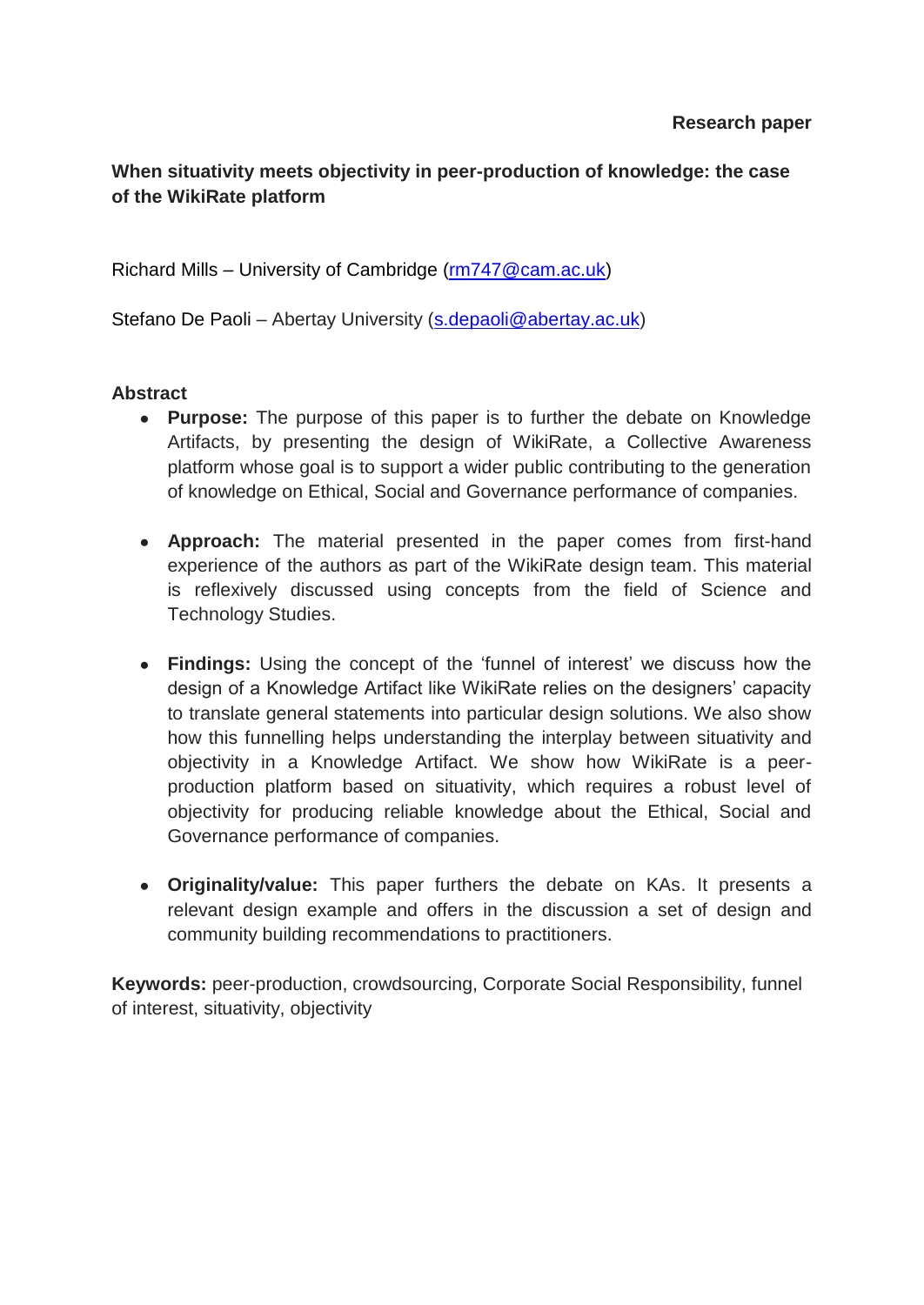## **1. INTRODUCTION**

The goal of this paper is to present a first-hand account and a direct experience of designing an Information Technology Knowledge Artifact (ITKA) – the WikiRate platform. Starting from the Wikirate design experience our main contribution is to conceptualise elements of novelty for the debate about Knowledge Artifacts (KAs), artifacts purposely built to support knowledge-related processes. These elements of novelty are also crystallised, in the discussion, in a number of practical recommendations based on our direct design experience, which can support design and community building in application areas similar to that of the WikiRate project.

The WikiRate project's tagline is "crowdsource better companies" and this bakes in two fundamental constraints - the subject and means of production of the KA further solidified by the fact that the project is funded under the European Commission Framework Programme 7 area "Collective Awareness Platforms for Sustainability and Social Innovation" (CAPS). The platform's purpose is to make companies better, via "crowdsourcing" knowledge about their Environmental, Social and Governance (ESG) performance. WikiRate is also Free Libre Open Source Software (FLOSS) and offered to the public without restriction. The project proposal and the related Description of Work (DOW) document contain information about the project's approach, including specifying functional elements of the platform and roles of each partner institution. However, the design has often proceeded in a nonlinear fashion, occasionally re-interpreting the DOW in pursuit of "crowdsourcing better companies". This paper tells part of the story of this process. An interesting aspect is that the purpose of WikiRate is specified not in terms of the ESG knowledge itself, but in terms of how this knowledge should be used. The first question for the design team was therefore "what kind of knowledge can be used to improve the ESG performance of companies?" The answer to this question formed the basis of WikiRate's design (Mills et al., 2016).

A conceptual starting point to discuss WikiRate is the articulation between objectivity and situativity in KAs postulated by Cabitza and Locoro (2014) - which allows one to map (IT)KAs depending on the more or less situated or objective degrees to which knowledge is represented, stored and managed within an Information Technology for the subsequent use of i.e. an organisation. We believe that WikiRate presents novel elements for conceptualising the relation between design and user knowledge creation in ITKAs. In WikiRate knowledge creation is articulated starting from broad statements about the current state of ESG performance knowledge and how the platform should be positioned to make an intervention, down to particular design choices through which this positioning is concretised as software. To conceptualise this movement from general statements to particular design solutions, we reconsider a concept from Science and Technology Studies (STS): the 'funnel of interest' (Law,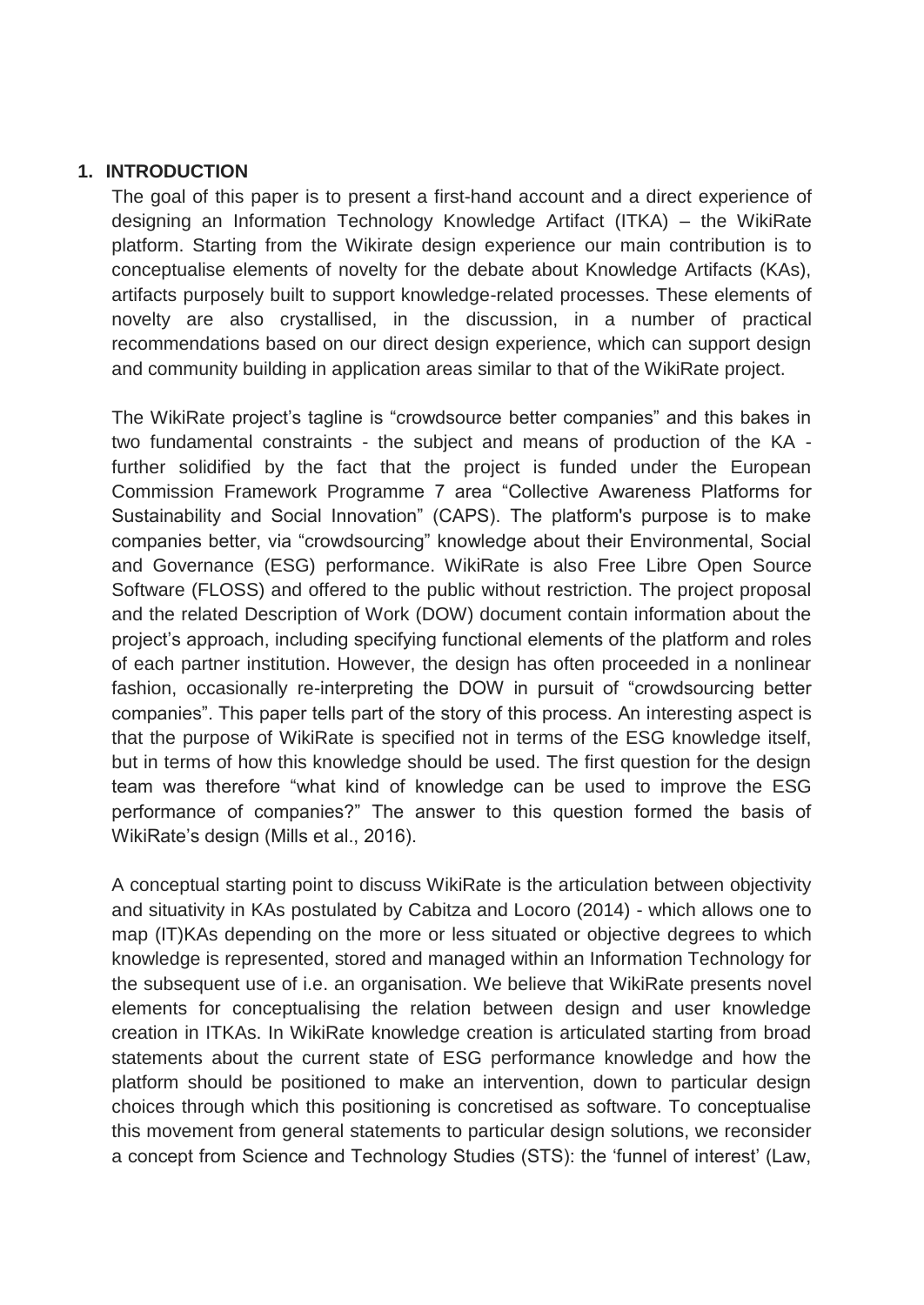1986). This was proposed for studying how scientific papers funnel the interest of readers, starting with general hypotheses and then funnelling readers toward particular research elements (e.g. experiments) thus forcing readers to accept the paper's conclusions. With the 'funnel of interest' we show how the general WikiRate mission statement is translated into design solutions by which new knowledge about ESG performance is then created by users. This concept as applied to WikiRate also illuminates an interplay between situativity and objectivity. WikiRate is a wiki-like platform (based on the framework Wagn<sup>1</sup>), driven by user peer-production  $-$  and thus it could be considered moreso on the situativity side of Cabitza and Locoro's conceptualisation. However, Wikirate is based also on objective/representational goals. A key aim in designing WikiRate is to enable a situated peer production community to build robust and objective representations of ESG performance knowledge. The main contribution of the paper is a discussion of how we approached this problem and what has been learned from this experience, which could benefit other similar projects. What we have learned is presented in a set of recommendations for design and community building in the discussion section of the paper.

This paper is organised as follows: in section 2 we review relevant literature on organisational knowledge and Information Technology; in section 3, we introduce the funnel of interest as our interpretative framework; in section 4 and 5 we present our design experience of Wikirate as a Knowledge Artifact; section 6 presents a discussion of the findings, concluding by offering practical recommendations.

# **2. KNOWLEDGE, ORGANISATIONS AND IT ARTIFACTS**

To better frame the KAs debate we start by considering some classical positions in the debate on organisational knowledge and the use of Information Technologies (ITs). We consider organisational knowledge as an accumulation of past experience based on routine practices which can in turn be mobilised for future behavior within organisations (Levitt & March, 1988). It is thus the knowledge which an organisation has learned with experience and which uses for organisational action. This debate on organisational knowledge - at a simplified level - sees two polar opposites. On one side, we have the idea that routinised knowledge can be objectified, made manageable, measurable and controllable within organisations, especially via ITs. On the other side, we have the idea that knowledge is produced largely by doing things and it remains mostly subjective, fuzzy and context dependent. It is, in other words, much less formalisable within IT constructs. The perspective by Davenport et al. (1988) on Knowledge Management offers an influential example of the first position when they argue that organisations should: Create knowledge repository,

-

<sup>1</sup> <http://wagn.org/>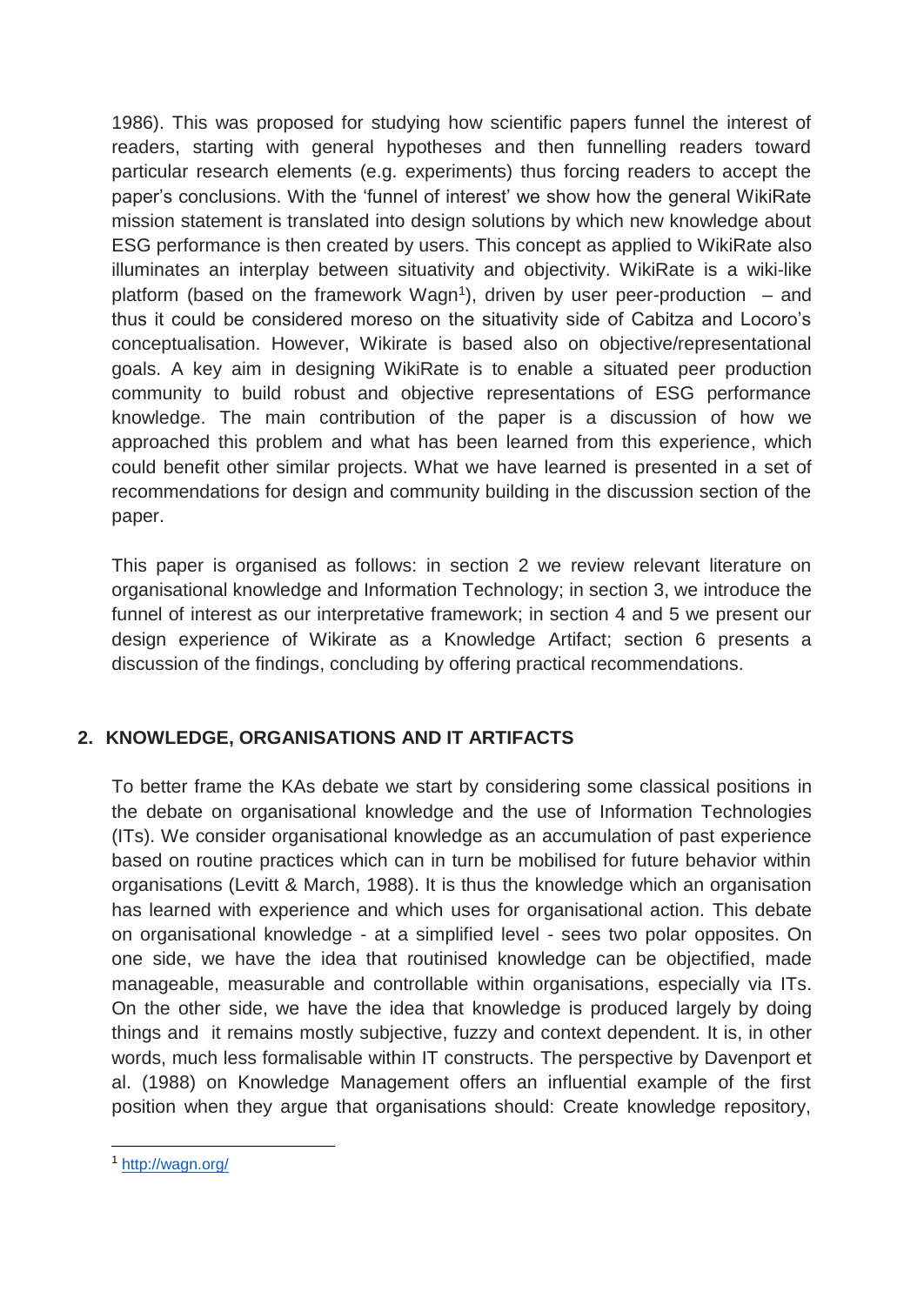Improve knowledge assets, Enhance the knowledge environment and, Manage knowledge as an asset (p. 44-45). At the opposite side are the practice based studies in organisational learning, where practice is a notion that connects 'knowing' and 'doing' (Gherardi, 2000). The emphasis is not on knowledge as a manageable object but on the process of 'knowing something by doing' within communities of practice (Wenger, 2000). However, this polarisation between knowledge in practice and knowledge as a formal asset is not fully exhaustive as there may be overlaps (Norman, 1993). A widely known literature study of these overlaps comes from Nonaka and Takehuci (1995) which showed that there is often a dynamic interaction at several levels - Socialisation, Externalisation, Combination and Internalisation between tacit and explicit knowledge, which helps explaining how knowledge is created in practice and then used in organisations.

The debate on the use of ITs in organisational knowledge embraces at least two relevant aspects: one is the role of ITs in the formalisation and management of organisational knowledge and the second relates to the design of ITs used in organisations.

Historically, when it comes to consider these issues an interesting area is that of Artificial Intelligence (AI). Originally much of this field has been shaped around the idea that software could be conceptualised around the Cartesian principle of a thinking substance (Sharples et al. 1989) and that software (and intelligent/adaptive systems), like human beings should be considered manipulators of symbols. An AI is thus directed to the realization of an end or adaptation to an environment, achieved with problem solving and response to environmental stimuli (Simon, 1996). This can be seen also in the implementation and use of Information Systems (ISs) where – especially management ones – are designed for achieving a specific purpose within a defined environment in a so-called design-science (Hevner et al, 2005). Management sets these purposes for the system, establishing measurable objectives, along with feedback methodologies to monitor the results. Traditionally the design methodologies of ITs assume a linear form, divided into sequential steps (Avison and Fitzgerald, 1995). The implementation and development of software, thus follows a scientific organization of labor, where the various elements of a system are chosen based on their contribution to achieve its (managerial) purpose. This also relates to controlling the elements of the systems – including end-users – so that they can be aligned to the managerial objectives.

In the field of AI, Winograd and Flores (1986) criticized the excessive rationalism and push toward objectivity of the discipline and introduced a perspective for developing intelligent systems grounded in situational context and using practical knowledge. Suchman (1987) introduced the concept of situated action criticising the perspective of designing interactive systems based on decoupling intelligence from artifacts, leading to the production of formal models of knowledge. Suchman argued against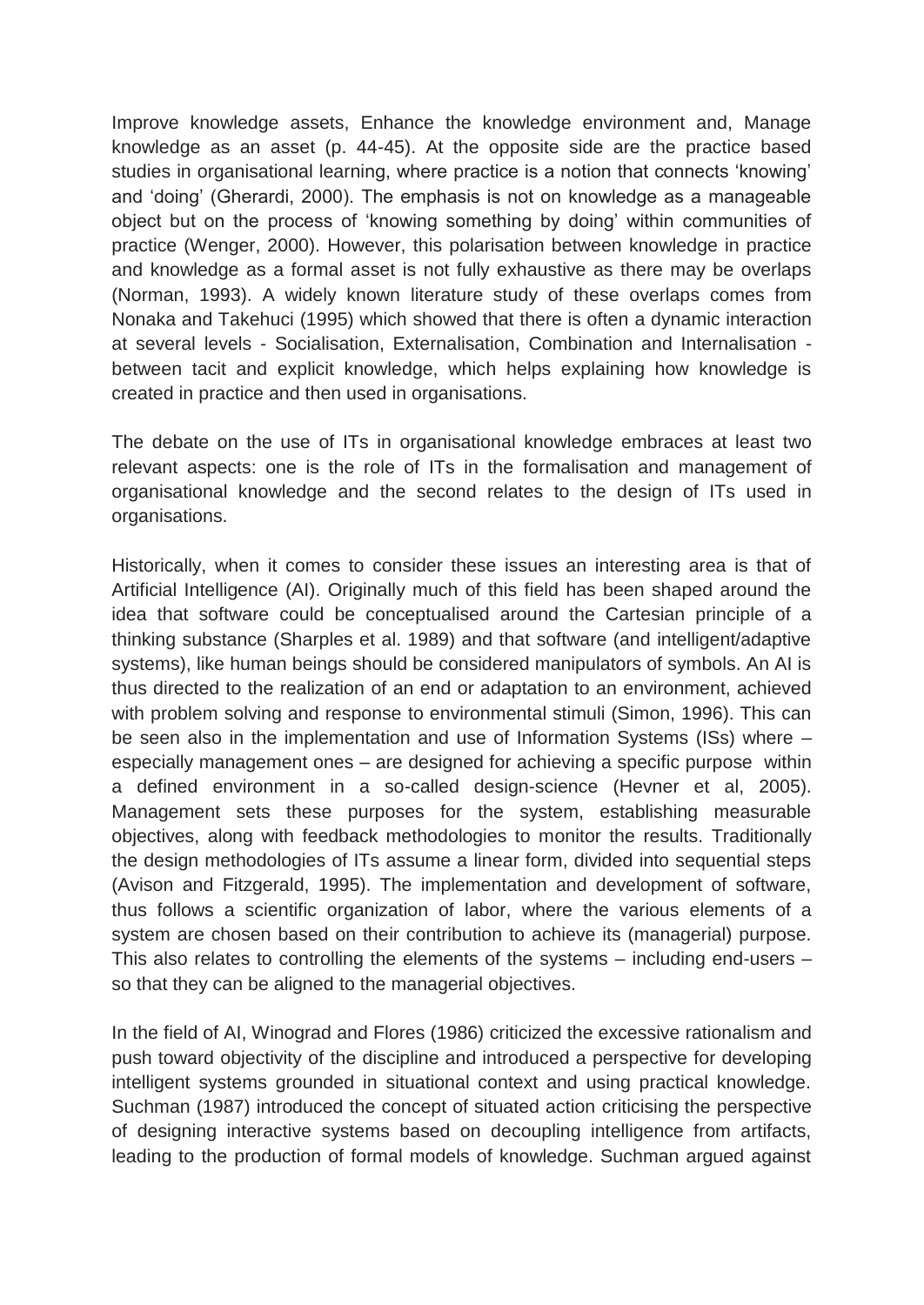designing technologies around plans where the action is a linear sequence of steps to accomplish a set objective. For Suchman, an action is situated (even when the IT design is based on plans) and thus depends on its material and social circumstances. The phenomenological perspective also argues for a shift from control to "Drift" (Ciborra and associates, 2000). Control is exercised by managers on their own organizations, by means of ITs implemented following managerial principles. An alternative conception is proposed where the successful introduction of a new technology should be based on improvisation and bricolage (Ciborra, 2002).

Before presenting our research we need to briefly recap some new developments as well as the evolution of some concepts. In the limited space of this manuscript we focus on the emergence of produsage/peer production.

Development methodologies have seen a partial shift from structured ones toward agile approaches, with a leaner structure capable of answering unforeseen challenges and variations based on early releases, adaptive learning and continuous improvements. This approach also places emphasis on people (Cockburn and Highsmith, 2001), on their skills and abilities as problem solvers. Agile approaches resonate well with a partial shift in the organisation of software development teams, initially in FLOSS projects, where relatively large and distributed teams approach development in an agile way rather than having a smaller and closed team organised with scientific management. In a classical paper, Raymond (1998) used the metaphor of the Cathedral as opposed to the Bazaar to present this shift. In FLOSS we have multiple cultures and a collective set of practices that are not fixed, but rather, indeterminate, flexible and contestable (Lin, 2005). FLOSS is based on distributed intelligence (Kogut and Metiu, 2001) and organisational efforts are coordinated with artifacts such as software licenses (Lanzara and Morner, 2005) or code repositories (De Paoli and D'Andrea, 2008). This in part also leads to produsage: a shift in production processes (for e.g. media content) where users create content in a variety of online environments, characterised by voluntary participation, fluid roles and collective ownership (Bruns, 2008). Products of produsage are open ended and under continuous development, whereas products in traditional production are closed and subject to long cycles of revisions. Produsage projects may also use strategies such as voting mechanisms to 'filter' the sheer amount of content being produced (Mills & Fish, 2015).

In terms of peer-production, Haythornthwaite (2009) has identified two models which depend on the level of freedom that users can exercise. She distinguishes between lightweight (LWPP) and heavyweight peer-production (HWPP). In the first "*Knowledge of what to do and how to contribute are defined by authorities or owners of the enterprise in such a way that contributors can easily begin to provide input*". Whereas, the second case *"involves not only contributions to the product, but also*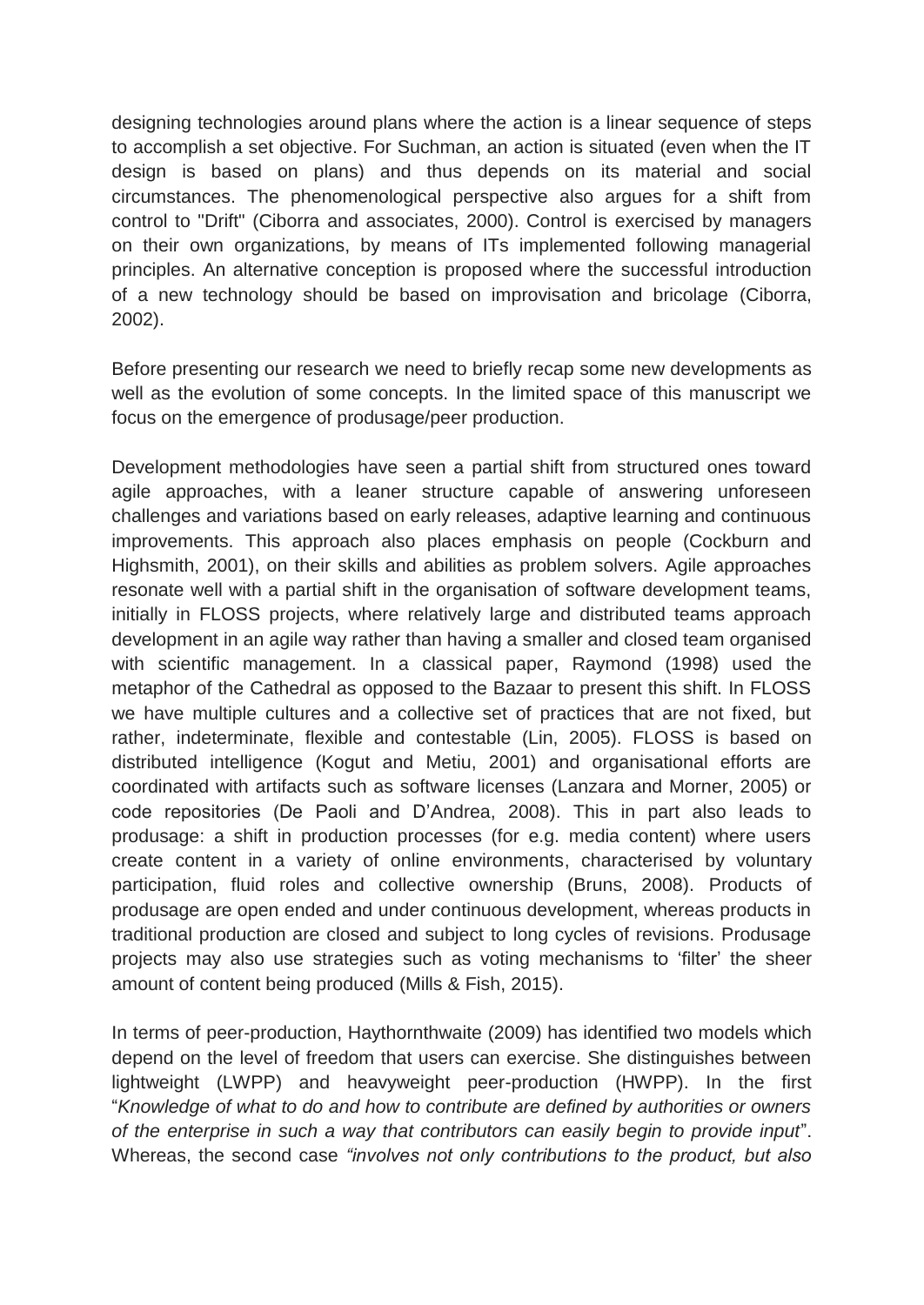*attention to the actions and contributions of others, and a commitment to maintaining and sustaining the direction and viability of the community"*. LWPP and HWPP are not necessarily mutually exclusive, and hybrid solutions may be observed. In a popular contribution, Howe (2006) defined crowdsourcing as "*the act of taking a job traditionally performed by a designated agent (usually an employee) and outsourcing it to an undefined, generally large group of people in the form of an open call*." Whereas commons-based peer production is associated with the creation of a shared resource under collective stewardship, crowdsourcing may involve being paid for the completion of work by an organisation that owns the product of that work.

## **3. INTERPRETATIVE FRAMEWORK**

We present here our own experience in the design of the WikiRate platform as a KA, firstly via the work of Cabitza and Locoro (2014). The authors reviewed a substantial body of literature on KAs and offered an analytical view of different definitions and an interpretative framework for mapping KAs based on the categorical dimensions of situativity and objectivity. Situativity is "*the extent the KA is capable to adapt itself to the context and situation at hand, as well as the extent it can be appropriated by its users and exploited in a given situation*."(p. 576), whereas objectivity is " *the capability of the KA to represent true facts in an objective, crisp, and contextindependent manner, as well as the extent it can be transferred among its users as an object carrying some knowledge with itself.*" (p. 576).

Cabitza and Locoro place their categories in a perpendicular relation and map KAs, presenting situations in which KAs have differing degrees of situativity and objectivity (Figure 1). For instance AI applications, such as expert systems based on representational knowledge, possess a high degree of objectivity and little situativity. Knowledge Management (KM) tools similarly present a high level of objectivity in relation to the managerial needs of controlling organisational knowledge, however they also present some degree of situativity insofar as knowledge can be transferred to individuals supporting their routine actions. On the opposite side, Computer Supported Cooperative Work (CSCW) projects and (to a lesser degree) Computer Supported Cooperative Learning (CSCL), in which we may also recognise peerproduction efforts (e.g. Wikis), are flexible and can be appropriated almost entirely by users to various ends, but as a result may lack rigidly defined objectivity. Information Systems sits in between objectivity and situativity presenting a balanced situation.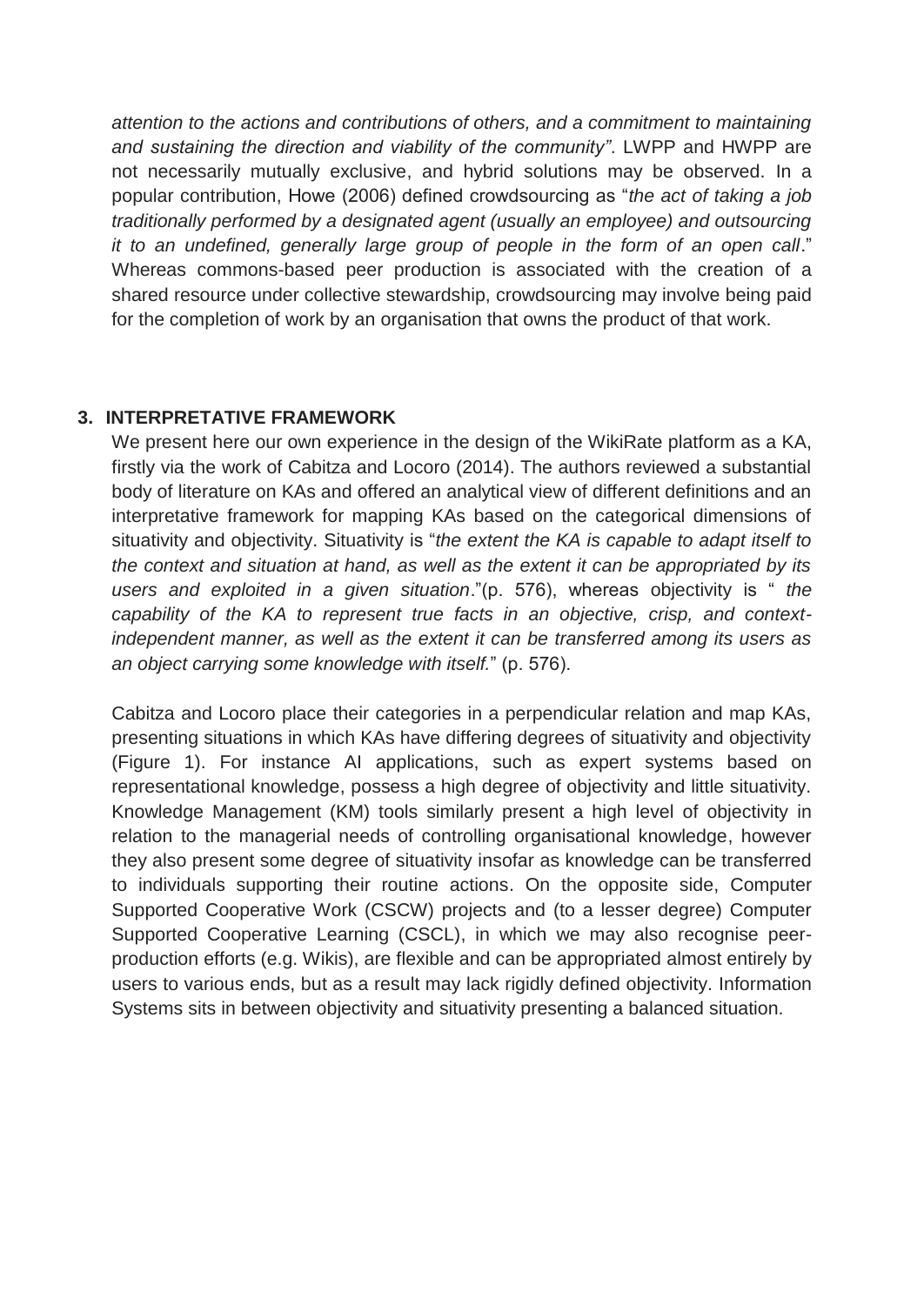

Figure 1 - The mapping of KAs adapted from Cabitza and Locoro (2014)

Cabitza and Locoro end their paper by hinting at the possibility that their categorical dimensions should be augmented by inquiring into specific design principles, design solutions or requirements for KAs. This is one of the contributions we will make by presenting the WikiRate design, considering that it is a peer-production platform which presents peculiar objective stances.

Our contribution considers how knowledge is being created with a KA and how this connects with the design of the KA. We call this dimension 'funnelling' and discuss how a KA design - at least in our experience of designing WikiRate - can be interpreted as a translation of general mission statements and requirements into specific design solutions. We approach the description of our own experience of the KA design also in a reflexive manner since we have been involved in design processes and decision making for WikiRate. Thus in this paper we also offer our first-hand views and reflections of (some) design decisions: our own reflexivity is part of the construction of technology in action (Latour, 1987).

In the STS tradition a relevant concept to understand this type of reflexivity is that of inscription, where "*An inscription is the result of the translation of one's interest into material form* (Callon 1991, 143). For Akrich (1992, 208) "*A large part of the work of innovators is that of "inscribing" this vision of (or prediction about) the world in the technical content of the new object*". Designers shape a new technological innovation by adding scripts - translations of one's personal interest or vision of how the world ought to be - with a focus on anticipating various (human and non-human) actors' uses - thus interesting them in the innovation. With inscriptions, designers also offer a prediction on how knowledge production will be stabilised via said innovation.

In line with the above, an interesting but overlooked concept is that of the 'funnel of interest' (Law, 1986). We re-interpret this concept in order to account for the process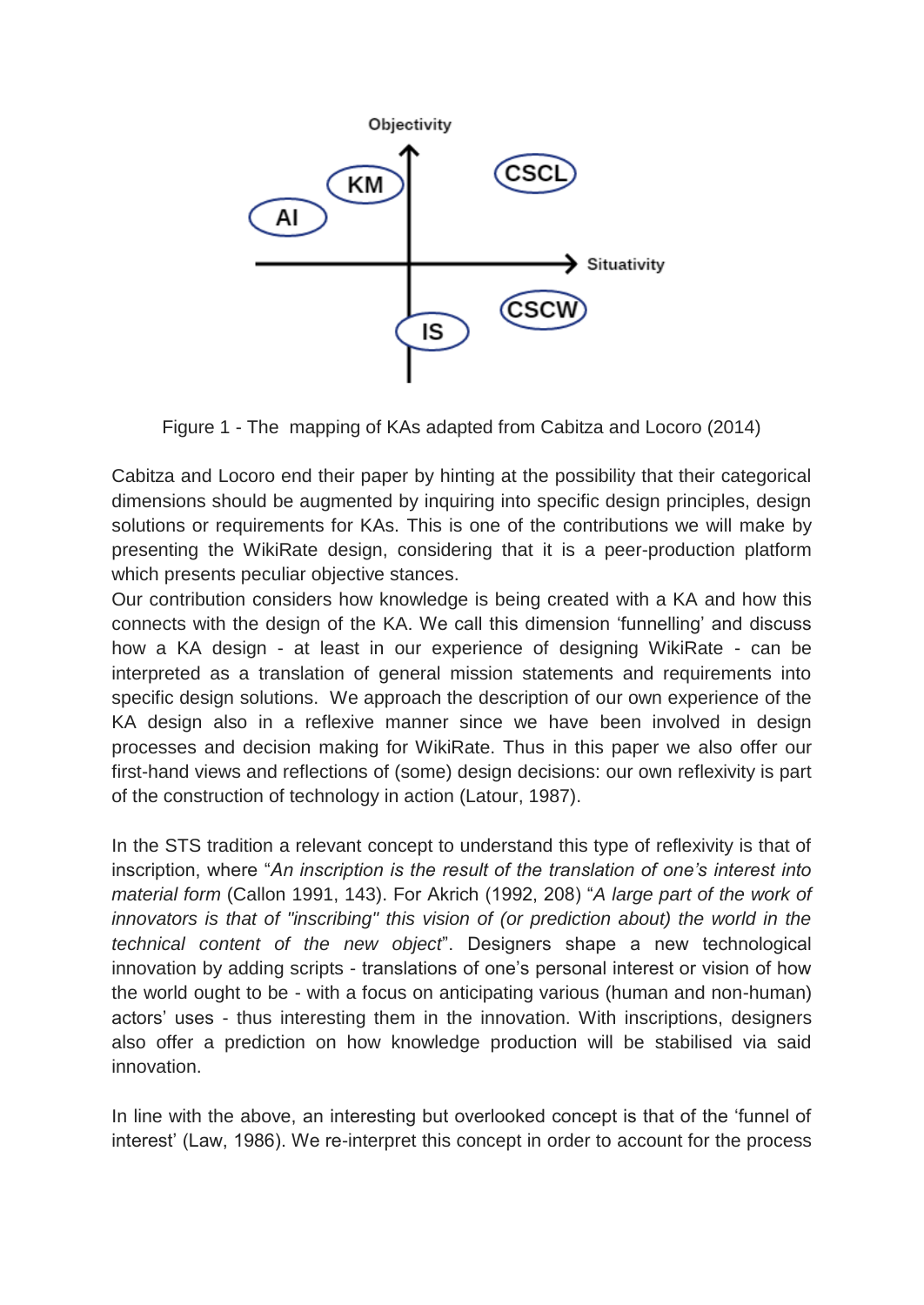of knowledge creation in WikiRate. Technology innovators need to interest and enrol a number of actors/entities - humans and non-humans - to make their innovation viable. This is done by adding inscriptions which cultivate interest in entities so that they will become part of the innovation. Classical examples of this are that of the Hotel Manager by Latour (1991), using a metal weight to force customers to bring back room keys or that of scientists using a net to prevent predators eating scallops (Callon, 1984).

The 'funnel of interest' was proposed to understand how a scientific paper forces readers to accept scientific conclusions, which in turn support a scientific hypothesis. Law postulates that this is achieved by the author(s) first starting with very general statements (i.e. inscriptions) about what one wants to achieve and from this the author seeks to funnel the interest of readers - with more detailed inscriptions toward the particular, via a reader acceptance of the research methodology and the results of experiments. The principle of the funnel of interest is "*starting with a force that is generally respected and thence of translating the reader from general to the particula*r" (p. 77). Thus at the beginning "*the mouth of such as funnel is broad in order to suck in as wide an audience as possible. Thereafter it narrows [...]*" and "*interests are channelled*". (p. 77). It is an exercise of persuasion where starting with general statements and then funnelling the reader ensures that the reader approves the conclusion. This concept offers an interpretative lens for approaching certain aspects of KAs design. We will also reflexively expose some of the adjustments and redefinition that the WikiRate team went through in order to funnel the production of knowledge.

Figure 2 shows how we reinterpret Law's funnel of interest in the context of KAs: designers may start by postulating a very general mission statement about a certain problem in the world needing a solution (what Callon, 1984 calls problematisation). Designers then articulate this via specific and targeted statements or requirements (other inscriptions) in which social and technological elements/actors of the KA are further defined. These are in turn translated into design solutions which support actors in generating knowledge addressing the general mission statement.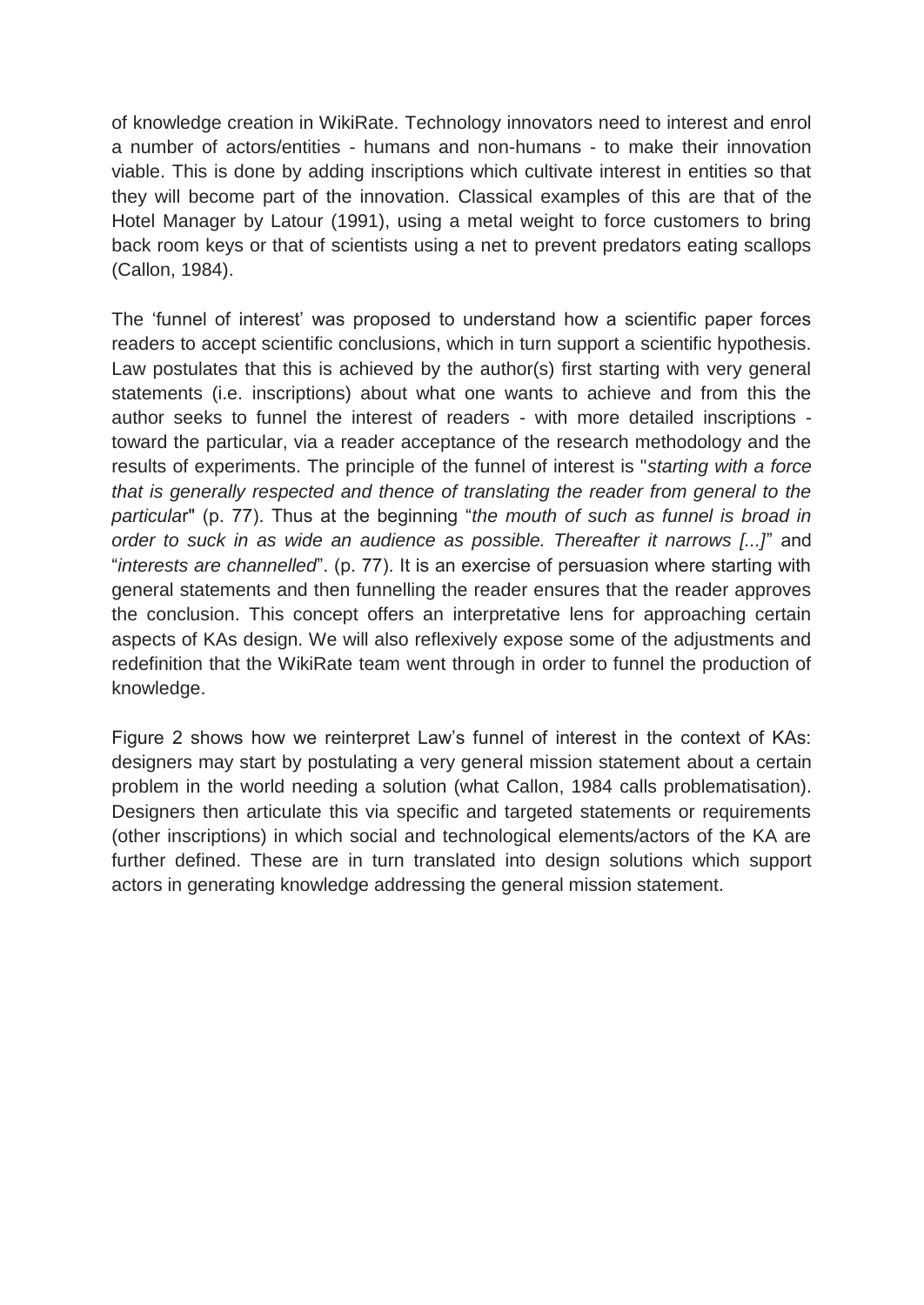

Figure 2 - The funnel of interest for a KA

## **4. THE MOUTH OF THE FUNNEL AND GENERAL KNOWLEDGE STATEMENTS**

The WikiRate project's starting point is its Mission Statement:

"*To spur corporations to be transparent and responsive by making data about their social and environmental impacts useful and available to all<sup>2</sup> "*.

The project's purpose has been to design and build a platform which enables its community to construct an information resource which can achieve this aim. The research component of the project has sought to answer the twinned questions of how community members can be recruited to the endeavour and how this community should work towards the goal of "better companies". Thus, the question of what type of knowledge the platform should serve could only be said to be answered once we know how a community will produce that knowledge, where that community will come from, and how that knowledge can be deployed to improve ESG performance.

The project aims to increase the transparency of companies' behaviour, and transparency is applied to data on the platform (and its provenance) and user activity (as a safeguard against manipulation). The WikiRate Mission Statement is an inscription and could be seen as the "theory-statement" driving WikiRate, where designers provide a broad definition of the user base (all), of the knowledge object (all companies) and what the project wants to achieve (make every aspect of ESG performance transparent). This is the broad mouth of the funnel of interest for WikiRate. It is the translation of this statement into the particular which funnels

-

<sup>2</sup> [http://wikirate.org/About\\_WikiRate](http://wikirate.org/About_WikiRate)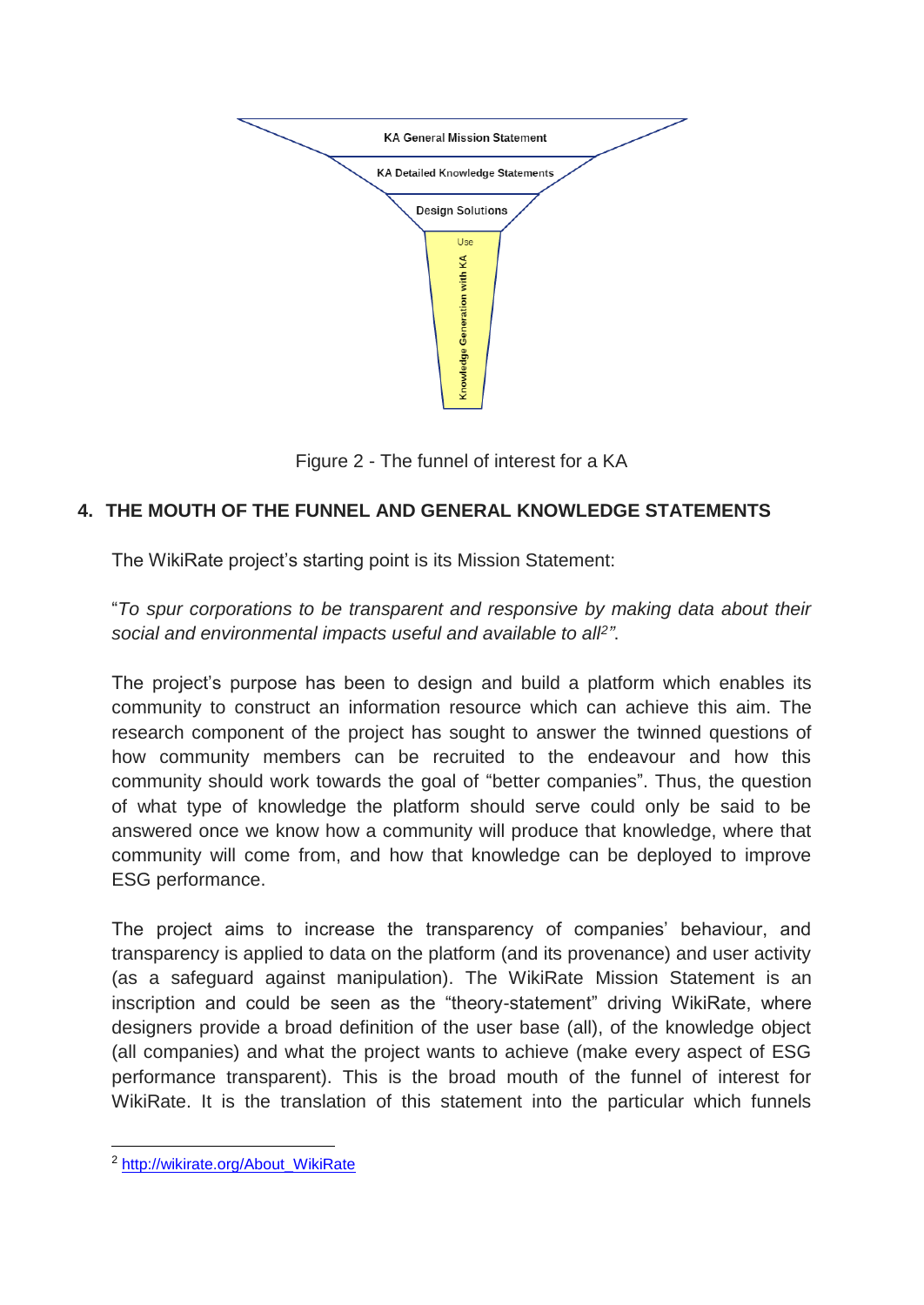knowledge creation via the design.

## *4.1 Current state of ESG information*

Understanding the current state of knowledge on company ESG performance was an important first step towards designing WikiRate. The goal was to find a way for an open community-powered platform to make a positive intervention, the first question to answer was: What are the ways in which stakeholders can know about the ESG performance of companies?

Many large companies voluntarily publish annual sustainability reports: these are the source of much knowledge about their ESG performance. Companies have complete control over the content of these reports and each follows a bespoke structure, usually published as a pdf document. The Corporate Social Responsibility (CSR) teams producing these reports are often situated within the public relations part of the organisation, and improvement to the organisation's reputation is a strong motivator for reporting (Brammer & Pavelin, 2006). Thus a sustainability report is unlikely to give a neutral and objective view on the company's sustainability.

Many large companies now report in accordance with some standard, the most used coming from the Global Reporting Initiative (GRI). In this case, one can expect to find data relating to certain indicators within the report. Proprietary services like a Bloomberg Terminal offer, to subscribers, access to data extracted from these reports and presented in a standardised machine-readable format. There is no equivalent publicly accessible resource. WikiRate aims to build an open access repository for this kind of data.

Voluntary CSR reporting is driven by stakeholder demand (Aguinas and Glavas, 2012), and WikiRate seeks to increase public engagement with these reports, demonstrating and increasing stakeholder demand. Recent years have seen the introduction of legislation which requires reporting on aspects of non-financial performance (Section 1502 of Dodd-Frank Act<sup>3</sup>, UK Modern Slavery Act 2015<sup>4</sup>, European Commission non-financial reporting directive<sup>5</sup>). None of these examples make provision for the analysis of published reports. WikiRate aims to deploy a peerproduction approach to analyse these reports at the large scale at which they are produced.

In addition, there are questions about how available data should be used to drive improvements in performance. Proprietary ratings (e.g. KLD) have been shown to influence the performance of rated companies (Sutantoputra, 2009), and also un-

-

<sup>3</sup> <https://www.sec.gov/News/Article/Detail/Article/1365171562058>

<sup>4</sup> <http://www.legislation.gov.uk/ukpga/2015/30/contents/enacted>

<sup>5</sup> [http://ec.europa.eu/finance/company-reporting/non-financial\\_reporting/index\\_en.htm](http://ec.europa.eu/finance/company-reporting/non-financial_reporting/index_en.htm)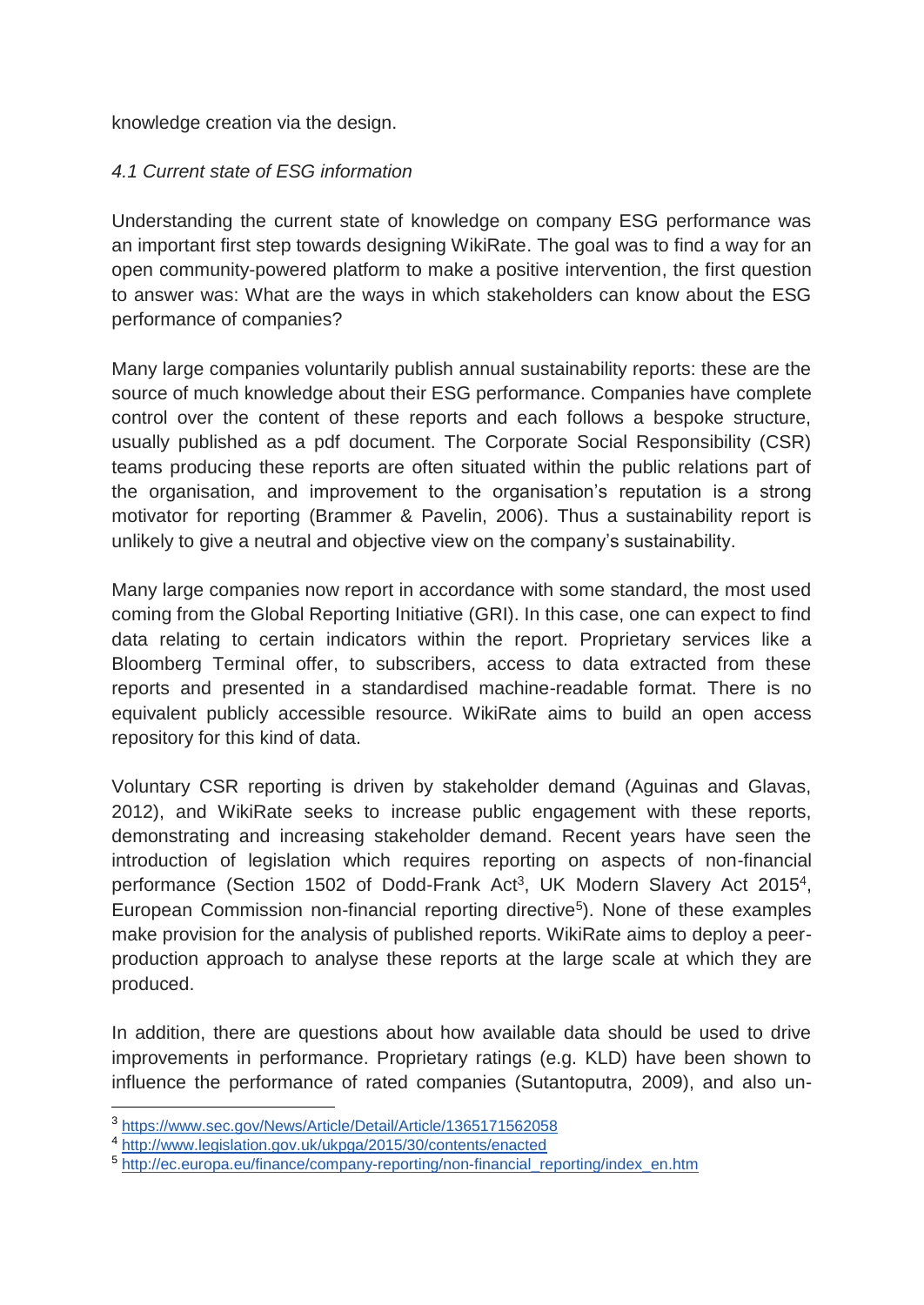rated peers within a rated industry (Sharkey & Bromley, 2015). The public at large have no insight into how these ratings are constructed or the judgments they arrive at.

Some Civil Society Organisations (CSOs) research companies' performance, offering their findings to the public as ratings and/or reports. For an individual without access to proprietary resources, these offer a way of obtaining relevant information in a form which does not require data collection or analysis. To our knowledge, there is as yet no evidence that these public ratings can influence performance in the way that proprietary ratings can. The design that WikiRate has arrived at is oriented towards such ratings, with the aim of representing existing public ratings in a common standard - but also to enable the creation of new ratings, either by borrowing aspects from existing ratings and/or by starting afresh from the raw data to produce new scoring and rating schemes.

## *4.2 Stakeholders and users*

An understanding of the platform's stakeholders and potential users, and their roles in the mission to improve ESG performance, was also instrumental to the design process.

Investors and investment funds can influence companies through their investment decisions. Indications of poor ESG performance can affect companies' share prices (Amer, 2015). Offering investors more comprehensive information about ESG performance could extend the scope of this effect.

CSOs are instrumental in identifying and raising issues with ESG performance, and campaigning for change. CSOs may not have access to proprietary sources, and have limited human resources to pursue their aims. CSOs often have large numbers of members/followers who sympathise with their mission and can be mobilised. WikiRate can facilitate the work of CSOs by offering a means of engaging their followers more directly in their research effort – and by making this research accessible to a wider audience.

Academic research can yield new insights into where problems arise with ESG performance and how these can be addressed. WikiRate can facilitate novel forms of projects for students, where they study companies' reporting and other sources to identify and analyse certain pieces of information – making this data available to all.

Companies and their employees are important stakeholders as it is positive change to the practices of these companies that the WikiRate project seeks. Comparisons of the practices of competing companies can identify leaders and laggards. WikiRate aims to establish ESG performance as something that companies compete on.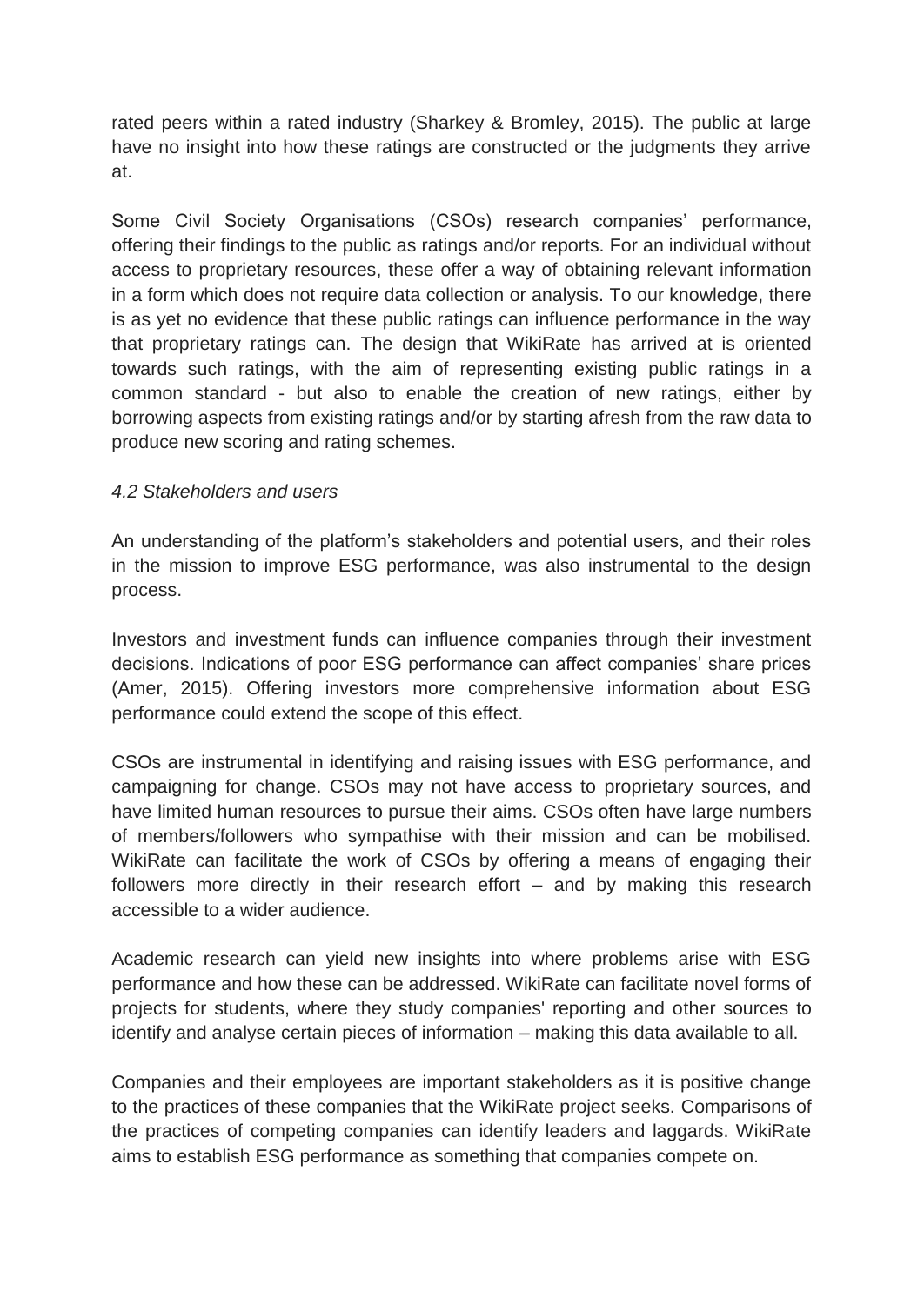Consumers can exert influence on companies through their consumption choices. Making it easier to consider ESG performance when making these choices is a way to leverage this potential for influence. Furthermore, there is potentially great benefit in promoting wider public engagement with ESG impacts. If WikiRate can reposition these issues so they are not seen as intractable, by fostering an open community aiming to make a difference, this would be a significant development for the longerterm.

CSOs, academics and students were identified as the most important groups to serve in the early stages of the project. The role envisaged for these stakeholders is research-related, and a platform that facilitates research was deemed sufficient to recruit them, even if the platform does not yet have an established body of knowledge to offer. Other stakeholders are perceived as being more likely participants once the KA has reached a certain maturity.

## *4.3 From mission-statement to hypothesis-statements and design iterations*

A set of 10 hypothesis-statements were produced, based on the broad theorymission statement inscribed on the project at its commencement, and research conducted in the early stages.

- 1. Statements or data about companies should be backed by reference to a publicly accessible source.
- 2. WikiRate is based on wiki and peer production principles, the community of users has collective responsibility for site content in general.
- 3. Some content types should be under the control of the user who created them or users who they authorise.
- 4. All user actions and user-generated content should be presented transparently with a full edit history and space for discussion.
- 5. It is not the role of the WikiRate team to be an arbiter of what constitutes important/irrelevant information.
- 6. It is not the role of the WikiRate team to be an arbiter of what constitutes good/bad performance of companies, or the relative importance of various issues.
- 7. The WikiRate platform should offer a means whereby the community can assess the quality and importance of data.
- 8. The WikiRate platform should determine the salience of information based on community assessment of its importance, while allowing sub-communities to pursue their own approaches.
- 9. The WikiRate platform should be capable of both representing existing knowledge, and of facilitating the production of new knowledge.
- 10.The WikiRate platform should offer tools for the analysis of data, in addition to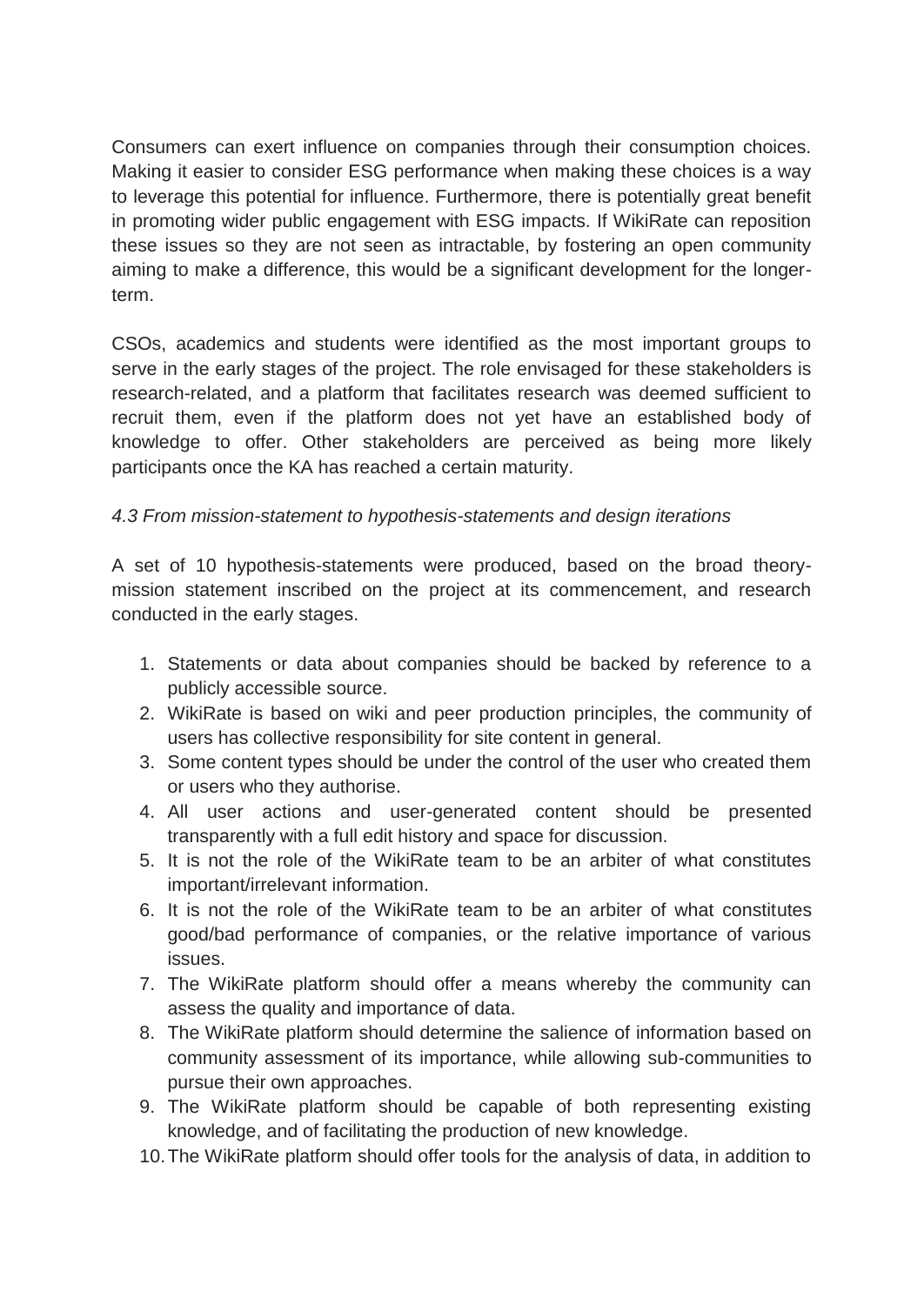the collection and representation of data.

Knowledge statements 1, 2, 4, 5, and 6, have been inscribed on the project since the beginning and have remained more or less unchanged. Statements 1, 2 and 4 recognise that WikiRate's genesis is with a wiki style approach, while statements 5 and 6 re-affirm that the community of users has collective responsibility for site content. Statements 5 and 6 set the project on a path towards designing a platform for peer-production, well beyond "crowdsourcing", as all members are invited to participate as equals, self-selecting their roles.

WikiRate's approach to peer-production contains elements of lightweight (LWPP) and heavyweight peer production (HWPP) (Haythornthwaite, 2009). WikiRate embraces HWPP as the designers/owners do not take responsibility for its direction (statements 5 and 6). However, WikiRate needs to obtain one benefit of LWPP defining tasks clearly enough that users can contribute knowledge in what is a complex and contested domain. The platform has therefore been designed with features that allow some users to define tasks for others.

The first articulation of the WikiRate project was as a funding proposal, and from the beginning the platform was intended to serve both qualitative and quantitative content. In the project's first year qualitative content was prioritised, and design and development work focused on serving this. Some problems were identified with this approach. Using a wiki to construct a KA requires consensus among contributors as to what constitutes good content. The domain of company ESG performance is one where a reliance on well-established sources and 'objective facts' is limiting. Much available data comes from companies themselves, sources are not universally trusted, and the dimensions upon which ESG performance should be assessed are themselves contested. Furthermore, written accounts of corporate ESG performance are already available from a number of respected sources. At the first annual project review, a consensus emerged that WikiRate was not on track to achieve some of its aims by prioritising qualitative content. It was agreed that the project should re-orient towards quantitative data and knowledge, with a revised design. Knowledge statements 3, 7, 8, 9 and 10 were added at this point.

Statement 3 recognises that it is unlikely that a community of contributors will agree on what constitutes valid, reliable information about ESG performance. Allowing content to be "owned" allows it to exist on the platform without community consensus on its value. WikiRate's design diverges from that of a common wiki in that it focuses on quantitative data as opposed to written content, and it allows this data to be owned and managed by a specific individual or group of users. Statements 7 and 8 establish a requirement that the platform should enable the community to develop a more coherent view on companies' performance. Taken together, these three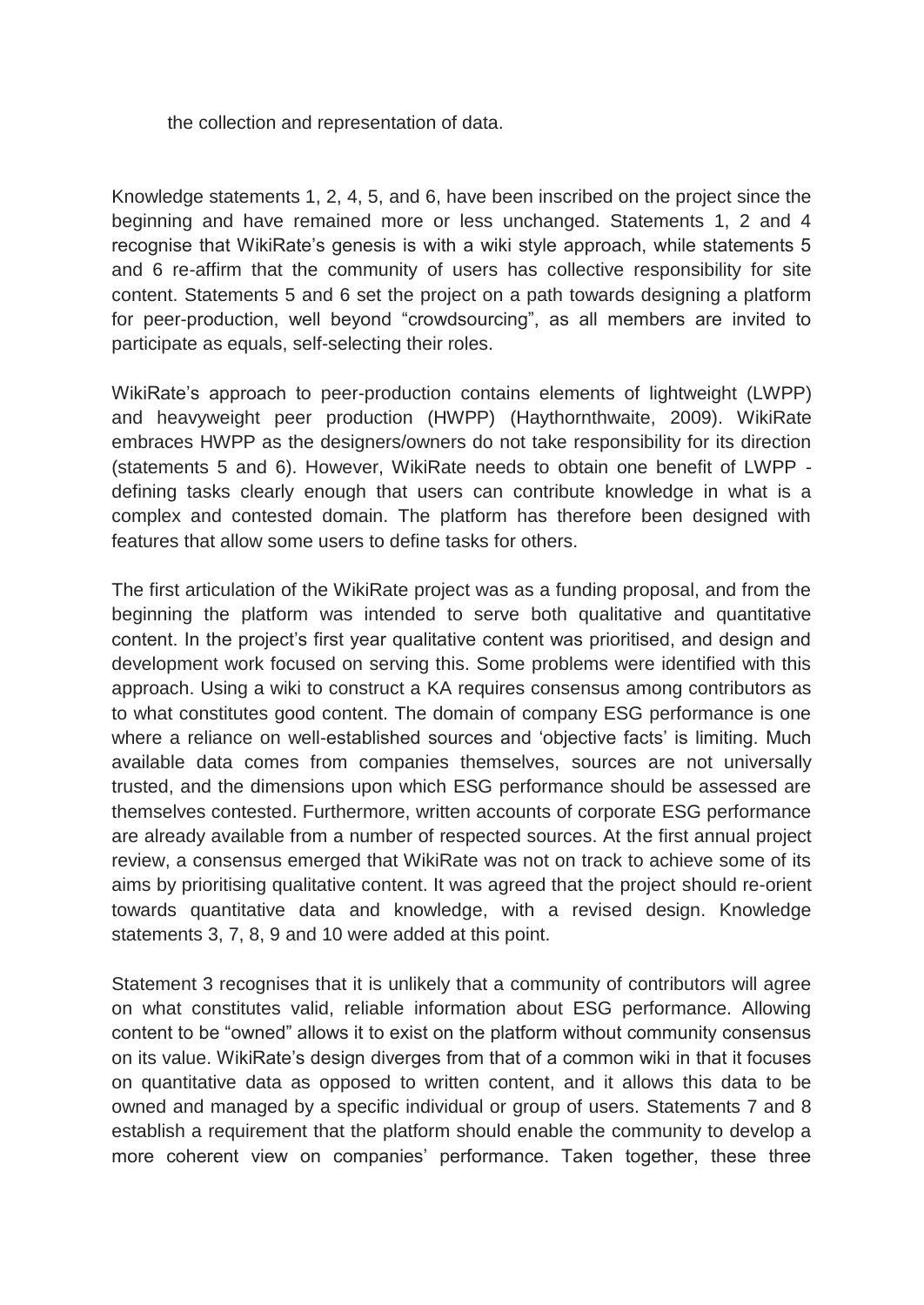statements mean that WikiRate should enable independent groups/individuals with different perspectives/aims to work separately on the platform - while presenting an overview of this work to unaffiliated users which reflects the views of the community at large. The design solution for this is a voting/following system.

Statement 9 reflects an understanding that WikiRate should encapsulate and build upon existing publicly accessible knowledge about ESG performance - the more the KA could be pre-populated with existing knowledge, the less daunting the task of early contributors would become.

In the first year WikiRate did not offer a sufficient value proposition to attract key stakeholders as contributors. The platform has been designed to offer value to all identified stakeholders, but that value is derived from the KA which is being constructed - thus it became important to serve stakeholders who could benefit from the platform even when the KA was in its earliest stages. The platform could be of value to stakeholders like CSOs and academics if it allowed them to engage their members/followers/students in their research - offering an efficient way to produce desired data-sets and a hands-on experience of participating in research.

The validation of this change in approach stems from the fact it became much easier to engage key stakeholders as participants in the project. However, the revised design alone - moving from a qualitative to a quantitative approach - did not lead to a great change in stakeholders' response. A much warmer reception began when the project team started to populate WikiRate with data that demonstrated how this new approach was intended to function. The shift towards quantitative content also allowed for a significant volume of data to be obtained from other sources and imported to WikiRate, which served to establish the platform as a repository of information, even before a community of users was present. This echoes other notable community powered sites like Stackoverflow , where the manner in which content was produced in the early stages differs markedly from the mature stage (Mamykina et al., 2011). As with the example of Stackoverflow, WikiRate designers were among the most active contributors in the early stages, setting an example of how the platform should be used by others.

## **5. FROM GENERAL STATEMENTS TO PARTICULAR DESIGN SOLUTIONS**

The desire to use quantitative data at scale puts the concept of Metrics at the centre of WikiRate's approach. Metrics are a way of asking the same question of many companies, and specifying the nature of the answers. When users add a new answer to a metric they are encouraged to make a comment which, at minimum, describes where within the cited source (e.g. a CSR report) the answer was found, along with any contextual information that supports the answer. For some metrics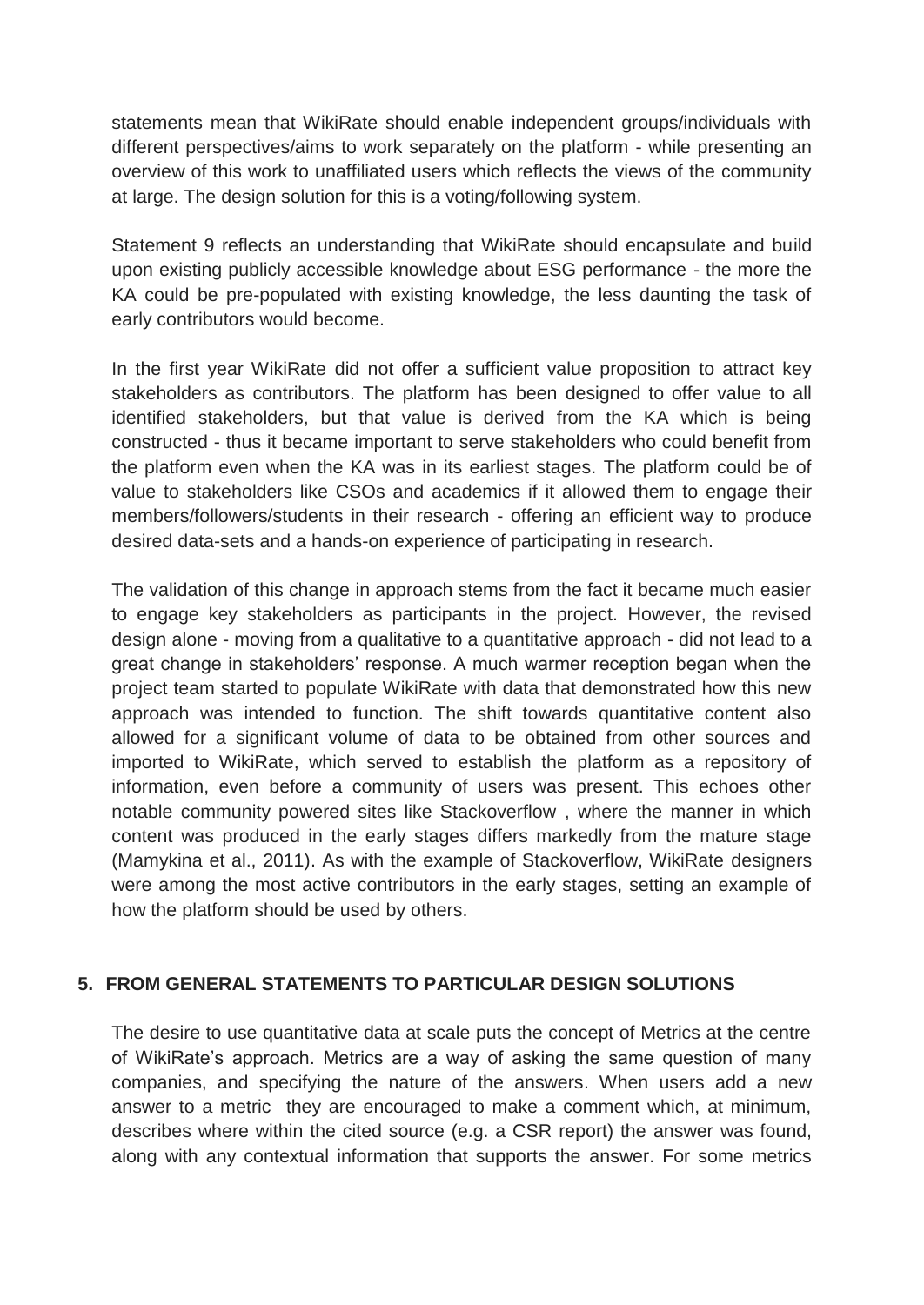these comments are vital, potentially more useful than the answer itself. This is often the case for categorical metrics where adding an answer represents a judgment on the part of the researcher.

To take one example, the Walk Free Foundation<sup>6</sup> have designed a set of metrics for analysis of the statements that certain companies must produce to comply with the UK's Modern Slavery Act 2015. The purpose of these metrics is to allow the Foundation to recruit volunteers for the task of analysing the thousands of statements being produced in response to this legislation. One of these metrics (see figure 3) asks whether the company identified any specific incidents related to modern slavery, with possible answers Yes and No. This metric presents an aggregate view of whether statements tend to describe the identification of incidents, while also offering a shortcut to reviewing the detail of how each statement described these (through inspection of individual answers and accompanying comments).



Figure 3 - Example of a researched metric page, showing on the left the question the metric asks, along with a bar chart showing aggregate answers, and the first of a list of company answers. The right side shows the metric's type, research policy, and other meta-data.

The user who creates a metric has a number of choices about how it will be used. Metrics can be used to represent data from an external source, in which case this data can be imported and the metric closed to community research. Metrics can also be used to gather new data, and the creator can decide whether to cede control of the metric and its values to the community, or to act as a moderator (by reviewing

-

<sup>6</sup> <http://www.walkfreefoundation.org/>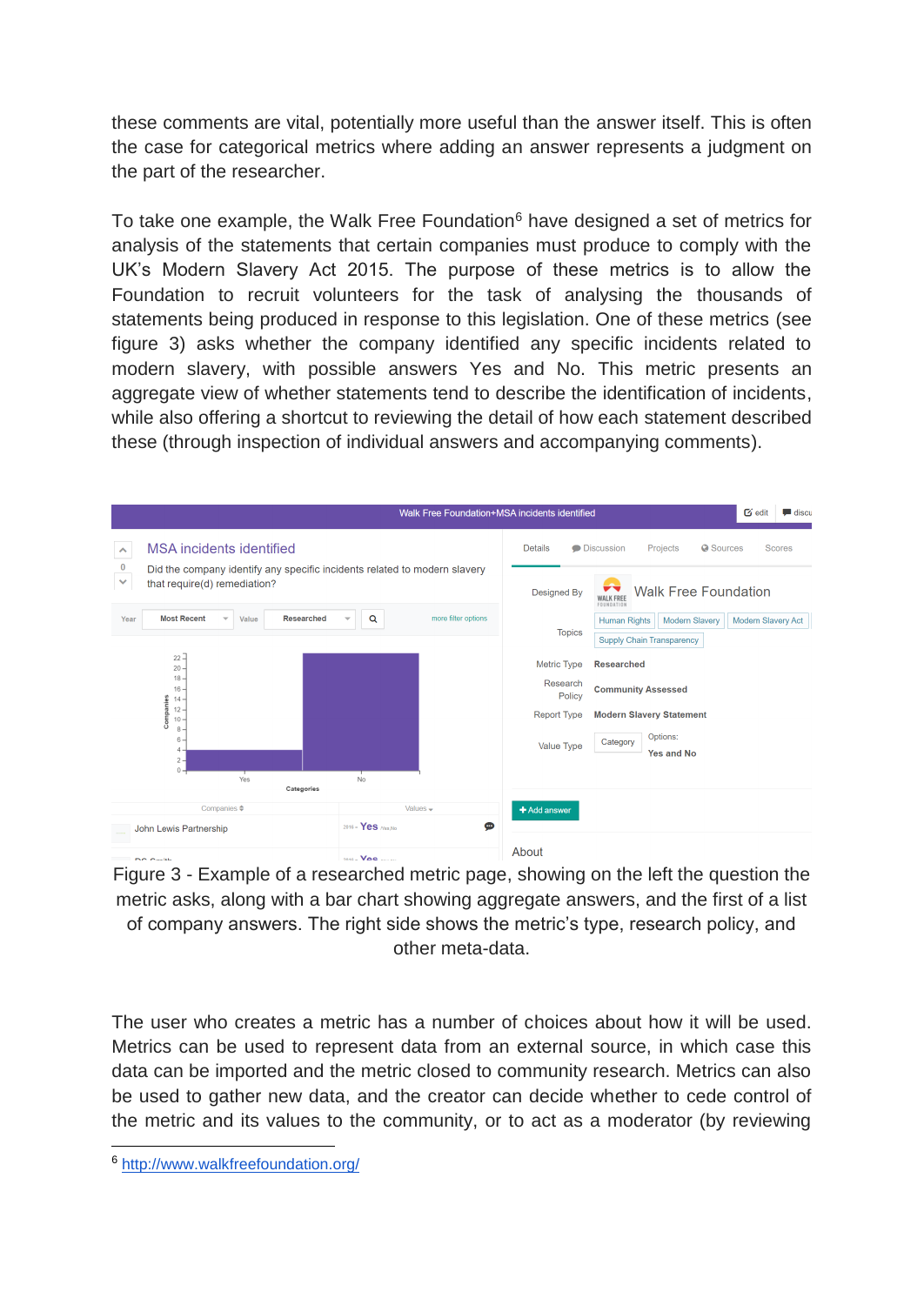new edits and/or data).

Metric data enters the platform either through a bulk import (when existing in machine-readable form), or added directly by users. Project and research pages have been designed to facilitate crowd research of metric data. A selection of metrics, and companies to be researched on those metrics, forms the basis of a project. From a project a "research page" for every included company is automatically generated, where metrics and their methodologies can be viewed on one side of the screen alongside relevant sources on the other (Figure 4).

|                                                                                                                                                                               |                                                                                                                                                                                                                                                                               | <b>Nutreco International</b>                                                                                                                                                                                                                                                                    |
|-------------------------------------------------------------------------------------------------------------------------------------------------------------------------------|-------------------------------------------------------------------------------------------------------------------------------------------------------------------------------------------------------------------------------------------------------------------------------|-------------------------------------------------------------------------------------------------------------------------------------------------------------------------------------------------------------------------------------------------------------------------------------------------|
| $\Omega$<br><b>MSA incidents identified</b><br>Did the company identify any specific incidents related to modern slavery that require(d) remediation?                         |                                                                                                                                                                                                                                                                               | wikirate.org -> Nutreco - Modern Slavery Act 2015 Statement<br>▲<br>added 3 months ago by Laureen van Breen<br>前 2015 56 0 Notes   M 0 Metrics ■ Download<br>$1$ of $2$<br>ı<br>Page:<br>m                                                                                                      |
| View Methodology<br><b>Par</b><br>2015                                                                                                                                        | E Metric Page<br>Answer<br>No                                                                                                                                                                                                                                                 | Source viewer<br>nutreco                                                                                                                                                                                                                                                                        |
| What year does this value<br>correspond to?<br>Interface<br>for<br>adding<br>answer                                                                                           | What is the answer to the question this metric asks?<br>When you cannot find an answer in the relevant documents, add "URKnown" as the value here.<br>Choose Sources or M Add a new source<br>None<br><b>Cited Sources</b><br>Cited!                                          | <b>Modern Slavery</b><br>This statement sets out the steps tha<br>and human trafficking is not taking p                                                                                                                                                                                         |
|                                                                                                                                                                               | wikirate.org → Nutreco - Modern Slavery Act 2015 Statement<br>added 3 months ago by Laureen van Breen<br>Comment                                                                                                                                                              | our business.<br><b>GENERAL</b><br>Feeding the world's growing population in a sus<br>believe that our products must be produced res                                                                                                                                                            |
|                                                                                                                                                                               | What additional information supports your metric value?<br>For example: What page number did you find this data on? Is there text in the source that you could quote to support the value? Did you perform any calculations to<br>convert the value into the required format? | Our understanding of slavery and human traffic<br>Human Rights and the conventions of the Interr<br>to forced or compulsory labour.<br>Nutreco is fully opposed to any abuses of a pers<br>our indirect operations, including our supply cha<br>operations, the challenge for companies that op |
| Close<br>Submit                                                                                                                                                               | <b>Next Metric</b>                                                                                                                                                                                                                                                            | engage with suppliers to ensure they adhere to<br><b>SUPPLIER CODE OF CONDUCT</b>                                                                                                                                                                                                               |
| $\Omega$<br><b>MSA</b> incidents remediation<br>Did the company explain the corrective steps it has taken (or would take) in response to identified problems or<br>incidents? |                                                                                                                                                                                                                                                                               | For that purpose we issued our Supplier Code of<br>suppliers on material sustainability issues relatir<br>should be met. As a principle we only source fro<br>Regarding human rights this means that:<br>suppliers shall not engage in child labou<br>$\mathbf{y}$                              |
| Metric Page<br><b>Add answer</b><br><b>View Methodology</b>                                                                                                                   |                                                                                                                                                                                                                                                                               | > wages and working time shall, as a mini<br>including minimum wage, overtime and<br>÷<br>suppliers shall support equal opportuni                                                                                                                                                               |

Figure 4 - The page for researching one company on a Modern Slavery Act project.

The concept of Metric as a defining feature of WikiRate seems somewhat at odds with a "Socially situated ITKA", based on a peer-production Wiki. As Metrics impose a rigid definition of knowledge and its objective representation, they are more aligned with "Representational KAs". There is a tension in WikiRate between the desire to present robust knowledge representations to some stakeholders, and the understanding that a socially situated ITKA is more appropriate as a starting point for the construction of the resource.

Although metrics are quite prescriptive and representational, the process of designing these can be a social one. A metric creator decides what its purpose will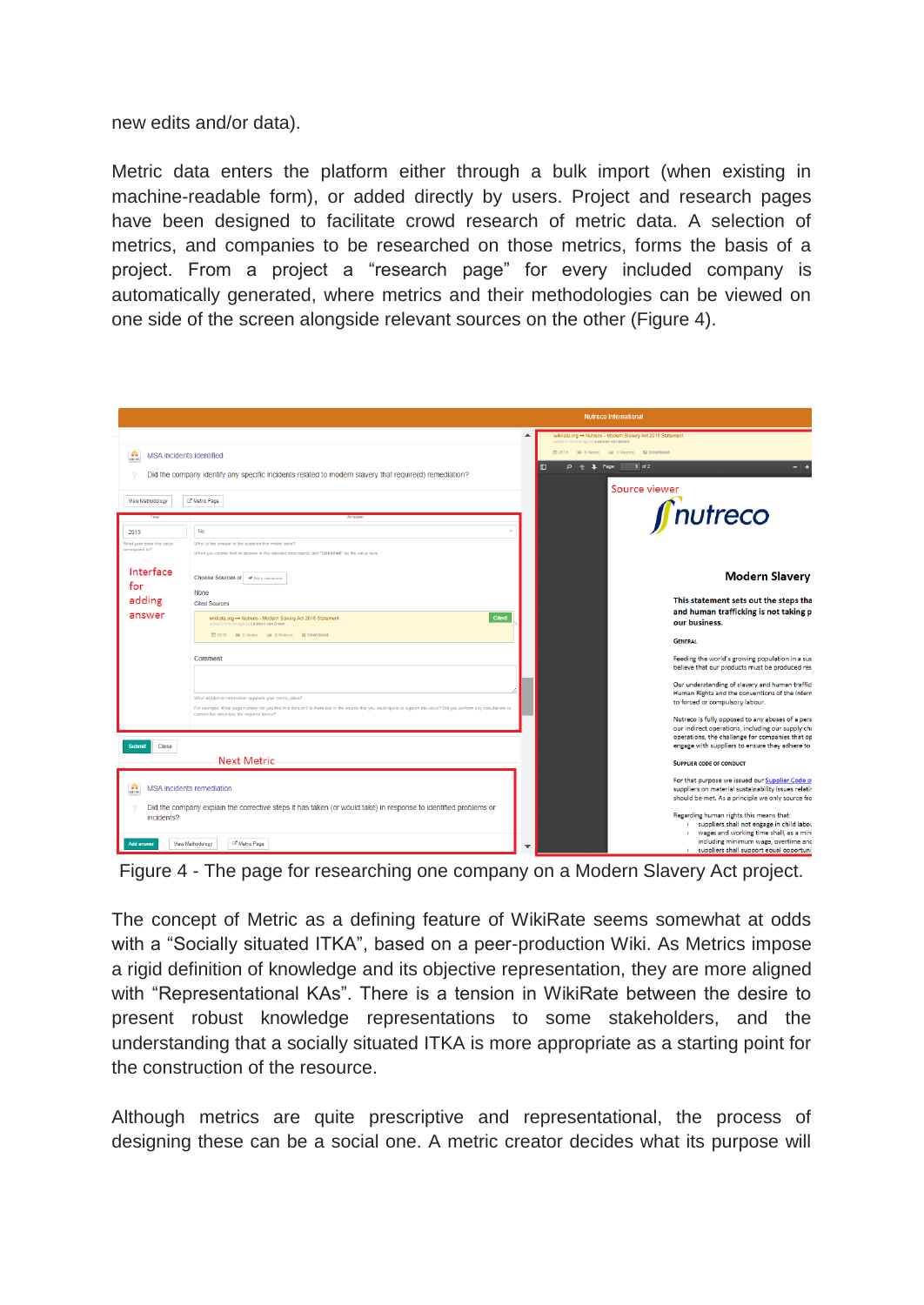be. For metrics designed to facilitate peer produced data collection, the way that volunteer researchers interpret and apply these is key to assessing and improving their utility. Each metric must define the meaning of the data it holds, but also provide instructions to follow to produce reliable data. All such metrics benefit from piloting, and the review of data, comments and feedback from contributors is essential for validating the metric as a data collection instrument.

WikiRate has been designed as a peer-production platform that also encompasses 'crowdsourcing' as one way in which an individual user might contribute - if they merely complete a set data-collection task without participating in refinement of the metrics or analysis of the data, their experience will be similar to that of participating in a crowdsourcing endeavour. WikiRate goes beyond crowdsourcing however and embraces peer production, as each contributor has the potential to engage with the construction of research projects and the analysis of the data they produce.

## *5.1 Governing the metric commons*

The question of what constitutes a 'good' metric is open and contested. There exists no set of metrics which are commonly accepted as reflecting all we need to know about ESG performance. Knowledge statements 5 and 6 affirm that the WikiRate project team are not to be judges of what constitutes a good or bad metric, and statements 7 and 8 call for the community to be equipped with tools for making these assessments. As metrics have become central, so have the tools that allow for their assessment and refinement.

Some of these tools stem from Wikis: these are spaces to discuss each metric and each data-point, and metric metadata and values can be collaboratively edited if allowed by their creator. Broad definitions of what constitutes a company, an ESG issue, and relevant data necessitate further means of organising metrics. To this end metrics also have topic tags, which are used to denote the issues the metric is relevant to.

It can be inferred from the statements and background that not all metrics will be "good", that there will be a differential in quality between these metrics and also a subjective element to this differential. The design solution to these issues is preference voting on metrics, whereby a user can "follow" metrics to make these part of the lens through which company performance is presented. This allows users with different interests to follow different metrics and see information that's relevant to their interests. The system for following/hiding metrics doubles as an up/down voting system - votes are aggregated to produce a score for each metric, and where a user is not signed into an account, or hasn't voted on some metrics, these scores are used to determine global metric visibility.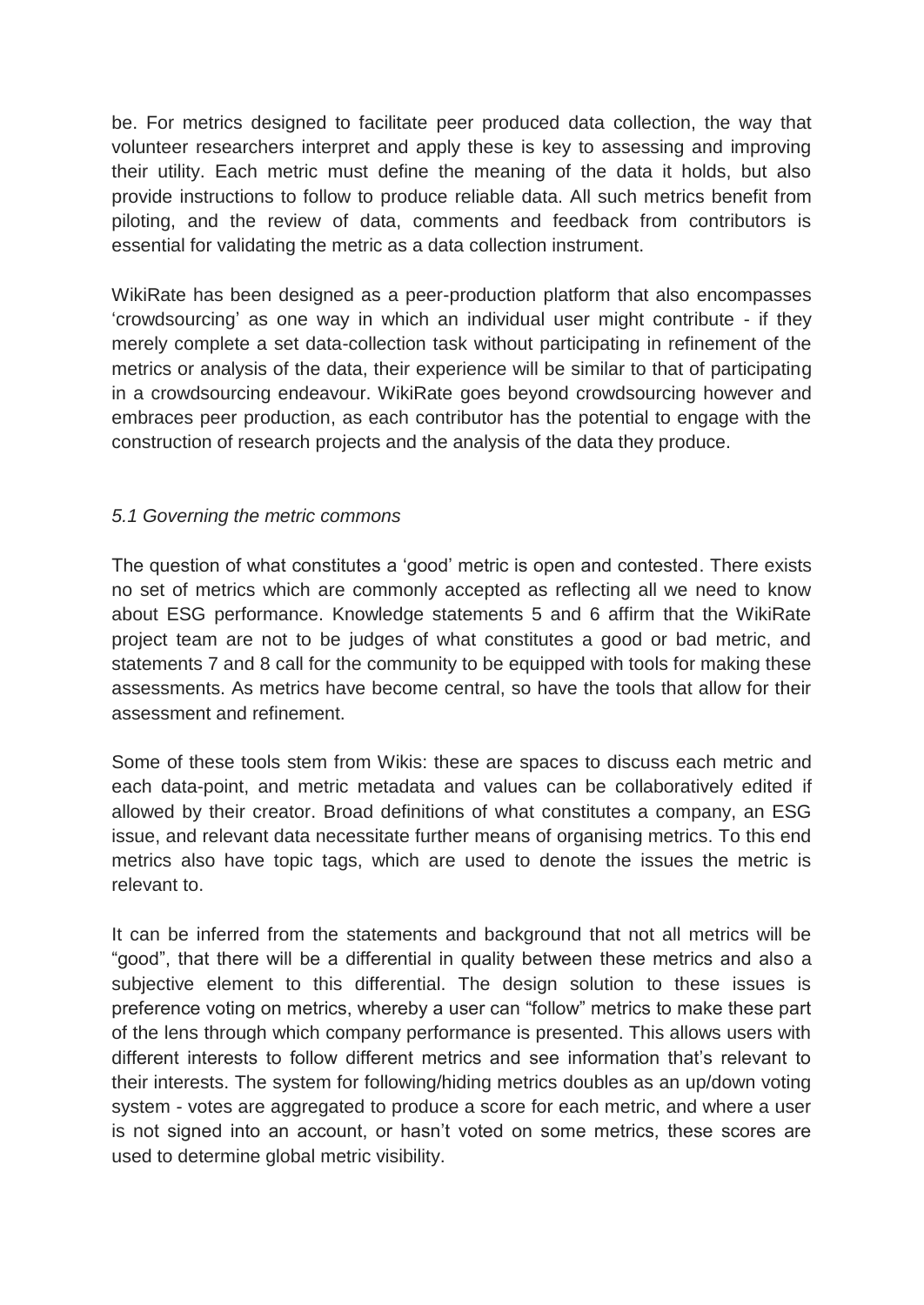## *5.2 Metrics for analysis and rating*

The metrics system described thus far is central to WikiRate's approach to collecting and storing data on ESG performance. These are considered to be "researched" metrics, and each value must cite an external source as evidence (statement 1). Additionally, a class of "calculated metrics" have been designed, allowing for analyses and ratings to be constructed using data held in researched metrics. Calculated metrics can also be created by any user, the difference is that their "methodology" consists of a set of mathematical or logical operations to be performed on the data held in other metrics - they are second order metrics.

Calculated metrics serve two purposes, analysing data and building ratings. "Formula" metrics (based on Wolfram language<sup>7</sup> ) allow for a broad set of mathematical or logical operations to be performed on data held in other metrics. For example, formula metrics can be used to reproduce existing analyses like the Center for Sustainable Organizations' context-based carbon metric<sup>8</sup> which contextualises a company's carbon emissions with their economic contributions.

Scores and WikiRatings offer a standardised way of constructing ratings, they are designed to be easily understood and interacted with, while capable of reproducing the kind of ratings/benchmarks that some NGOs produce. A Score metric maps the values held in any other metric onto a 0-10 value scale (0 is bad, 10 is good). A WikiRating takes a set of Scored metrics and produces a weighted average, the "methodology" for a WikiRating is simply the list of input scores and their weightings.

| Richard Mills+Example WikiRating - CDP scores                                                                                                                        |                                      |                   |                                                                                                                                                                                                                                              |    |                           |               |                     |  |
|----------------------------------------------------------------------------------------------------------------------------------------------------------------------|--------------------------------------|-------------------|----------------------------------------------------------------------------------------------------------------------------------------------------------------------------------------------------------------------------------------------|----|---------------------------|---------------|---------------------|--|
| Example WikiRating - CDP scores<br>$\hat{\phantom{a}}$<br>$\Omega$<br>Example WikiRating using two CDP scores<br>$\checkmark$                                        |                                      |                   | <b>3M Company</b>                                                                                                                                                                                                                            |    |                           |               |                     |  |
| <b>Most Recent</b><br>Researched<br>$-$ Value<br>Year                                                                                                                | $-$ Q<br>more filter options         |                   |                                                                                                                                                                                                                                              |    |                           |               |                     |  |
| $90 -$<br>$80 -$<br>$70 -$<br>$60 -$<br>a so-<br>$40 -$<br>8<br>$30 -$<br>$20 -$<br>$10 -$<br>$0 -$<br>0.9 1.81 2.72 3.63 4.54 5.45 6.36 7.27 8.18 9.09 10<br>Ranges |                                      | ℯ<br>Year<br>2014 | Example WikiRating using two CDP scores<br>Arnwer<br>i 6<br>$380 -$<br>$50 -$<br>$240 -$<br>$4.20 -$<br>0.9 1.81 2.72 3.63 4.54 5.45 6.36 7.27 8.18 9.09 10<br>added 8 months ago by Richard Mills<br>Metric<br>Raw Value<br>Weight<br>Score |    |                           |               | I.<br><b>Points</b> |  |
| Companies <sup>*</sup>                                                                                                                                               | Values ¢                             |                   | Acce<br>Disclosure Score<br>scored by Richard Mils                                                                                                                                                                                           | 82 | $\overline{\mathbf{8.2}}$ | $\times 30\%$ | $= 2.5$             |  |
| 3M Company                                                                                                                                                           | $\overline{\phantom{a}}$<br>$2014 -$ |                   | <b>Asse</b> Performance Score<br>scored by Richard Mils                                                                                                                                                                                      | c  | $\overline{5}$            | $\times 70\%$ | $= 3.5$             |  |
| Ab Abbott Laboratories                                                                                                                                               | 77<br>$2014 -$                       |                   |                                                                                                                                                                                                                                              |    |                           |               |                     |  |
| $-$ Accor SA                                                                                                                                                         | 6.1<br>$2014 -$                      | <b>Discussion</b> |                                                                                                                                                                                                                                              |    |                           |               |                     |  |

Figure 5 - Example of a WikiRating with two input metrics

Each Score metric is independent of the metric it is scoring - multiple users can create their own Scores that interpret data in different ways. Scores can also be

-

<sup>7</sup> <http://reference.wolfram.com/language/>

<sup>8</sup> <http://www.sustainableorganizations.org/context-based-metrics-in-public-domain.html>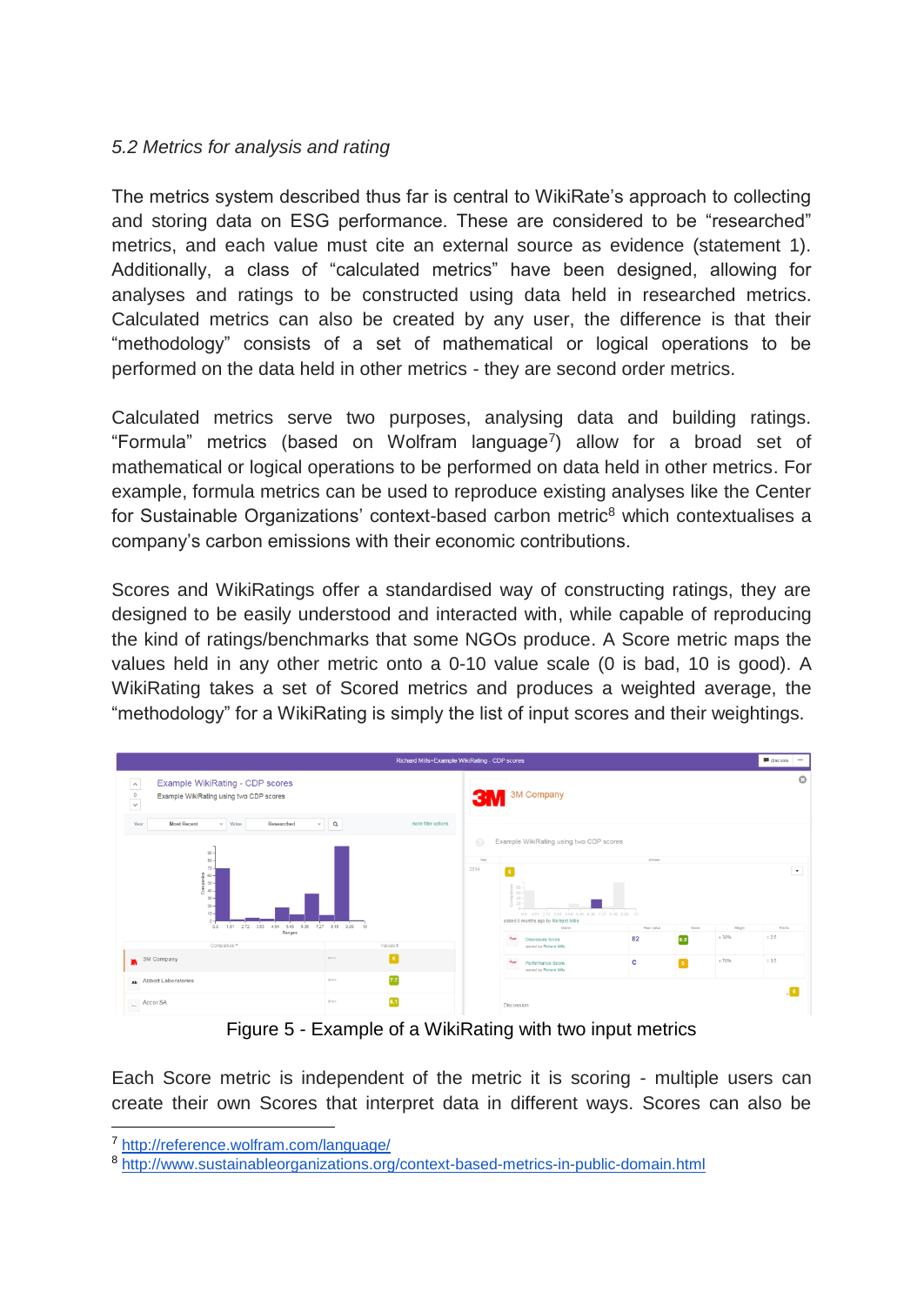applied to the outputs of Formula metrics. WikiRatings can incorporate other WikiRatings, as well as Scores. The intention with this system is to make analyses and ratings as modular as possible, allowing them and their constituent parts to be "re-mixed" with other ratings, and to encourage users to "play" with the data and produce personalised ratings of company performance.

Ratings are seen as a key method of influencing company performance and thus they feed back to the general mission statement of WikiRate. Presenting ratings from established credible sources on the same platform in the same format is seen as a way to increase their power. Allowing any user to interact with these ratings, pick them apart and create their own from the components, is a way to increase the reusability of the data and to engender deeper public engagement. WikiRate aims to empower users (individual and institutional) to get involved at this high level of rating companies on their behaviour - and to deepen their knowledge and engagement with the issues through doing so. The preference/voting system for metrics is intended to enhance these dynamics, offering some competition around producing the "best" new ratings or metrics.

## *5.3 Some Partnership Examples and Knowledge Generation with the KA*

Knowledge generation via WikiRate currently happens mainly through partnerships with key stakeholders. These partnerships have been fostered by the design team and remain vital to the viability of WikiRate. Here we briefly mention some relevant examples. WikiRate's collaborators include organisations like Amnesty International (crowdsourcing analysis of conflict minerals reports), the Global Reporting Initiative (to represent their standard accurately as metrics), the United Nations Global Compact and Principles of Responsible Management Education (PRME). The partnership with PRME is nearing the end of a pilot round in which 9 PRME signatory Universities have used WikiRate to set up and run research projects investigating companies' performance in relation to the UN Sustainable Development Goals. This pilot is ongoing at time of writing, over 1,000 participating students have so far collected 22,400 data-points from the reports of 539 different companies - with some engaging in the analysis of this data and some going further to contact companies directly about what they did or did not disclose in their reports.

This kind of data-oriented dialogue between companies and their stakeholders is vital for WikiRate to achieve its ultimate objective of "better companies". Research to understand what individual companies are disclosing can be thought of as the foundation of the Knowledge Artefact, a foundation upon which the community can begin to construct analyses and comparisons, and to reason about how companies' performance should be measured, what could or should be disclosed.

With WikiRate's foundational tools and structures in place, and data-sets that are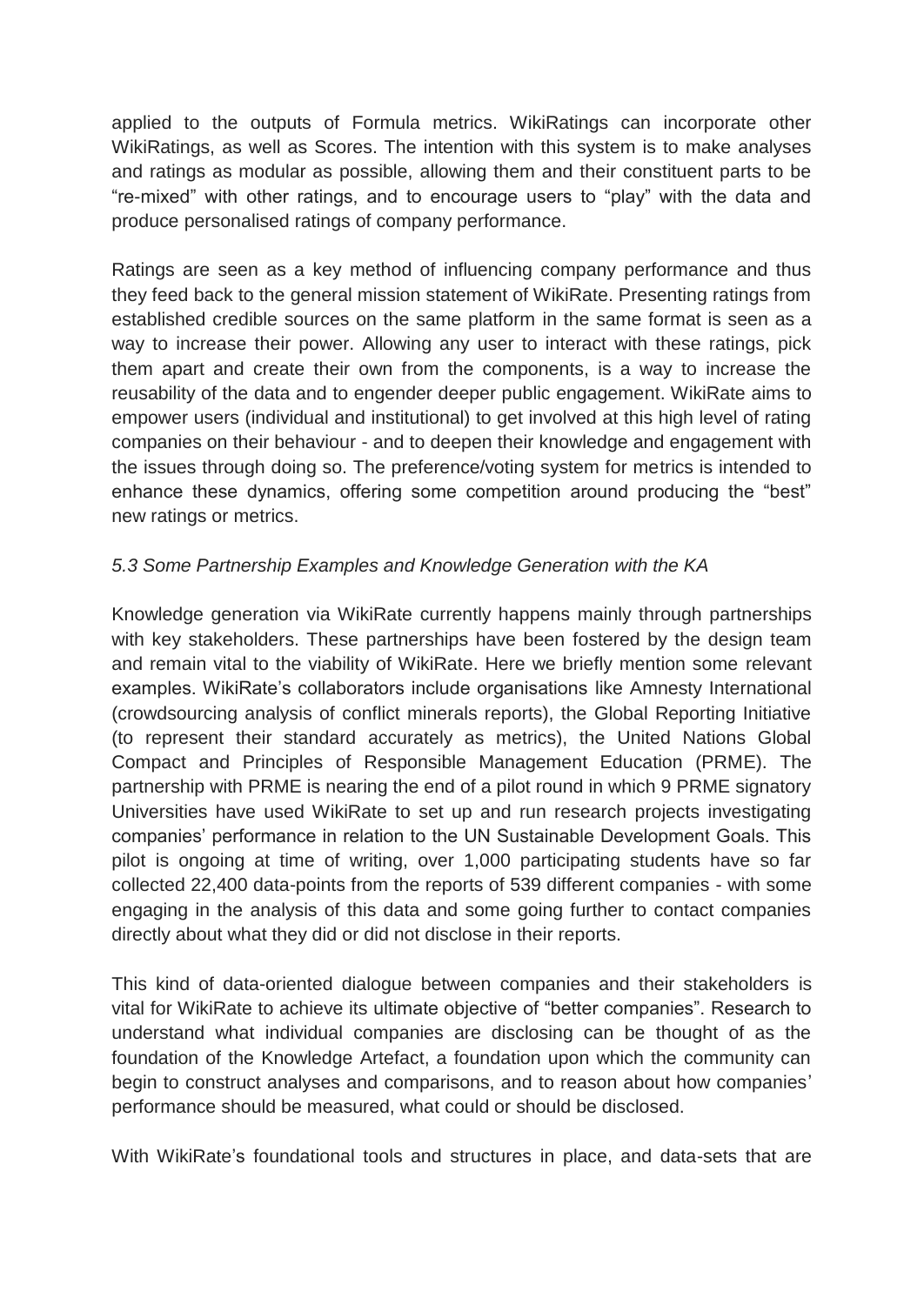poised to scale, the project's attention is now turning to engaging and enrolling additional stakeholders that will be important in achieving the end goal - investors, journalists and consumers. If WikiRate becomes a platform through which these stakeholders find out about a company's ESG performance, companies are more likely to pay attention and become active participants themselves. The plan to engage these stakeholders is to have data that they cannot obtain easily elsewhere and to present this in forms which make it accessible and attractive. The story of WikiRate's development thus far has been largely about developing the platform to facilitate the collection of this data. With this data resource now growing steadily, attention is turning to the development of tools for analysis of this data (through calculated metrics and visualisations) and for embedding it in other sites (through API access but also analyses that can be embedded elsewhere) to extend its reach.

## **6. Discussion and Conclusion**

In this paper we presented our direct experience in the design of the WikiRate platform, a KA whose goal is to improve the ESG performance of companies. We have offered an interpretative framework for understanding how ESG knowledge creation and the design of WikiRate are connected via a funnel of interest (Law, 1986). In this process a general mission statement and a set of detailed knowledge statements have been translated into particular actionable design solutions by our team. We have also shown how the concept of the funnel of interest allows one to see that in WikiRate there is an interplay between situativity in the community building and objectivity of the knowledge being represented. Thus if we were to locate WikiRate in Cabitza and Locoro's (2014) map (Figure 1), this could be seen as a CSCW situated project which projects itself toward the objectivity axis. WikiRate's funnelling approach seeks to create interest and enable communities of contributors to engage in the social construction of knowledge about ESG performance, and for those same communities to then produce an objective representation of that knowledge which can influence the behaviour of other stakeholders. To serve the aims of the project, this knowledge does not have to be a perfect representation of the facts, it merely has to rival or complement alternative (proprietary) sources of such knowledge in quality or scope. In this scenario, the WikiRate community could exert some influence over the behaviour of companies, by establishing a prioritised set of questions about ESG performance and making the answers available to investors and other stakeholders in accessible forms.

In the process of designing WikiRate we learned a number of lessons which may benefit the wider community of KA designers and practitioners. In this discussion we offer a set of design and community building recommendations for practitioners who may be working on projects of similar scope and ambition to WikiRate.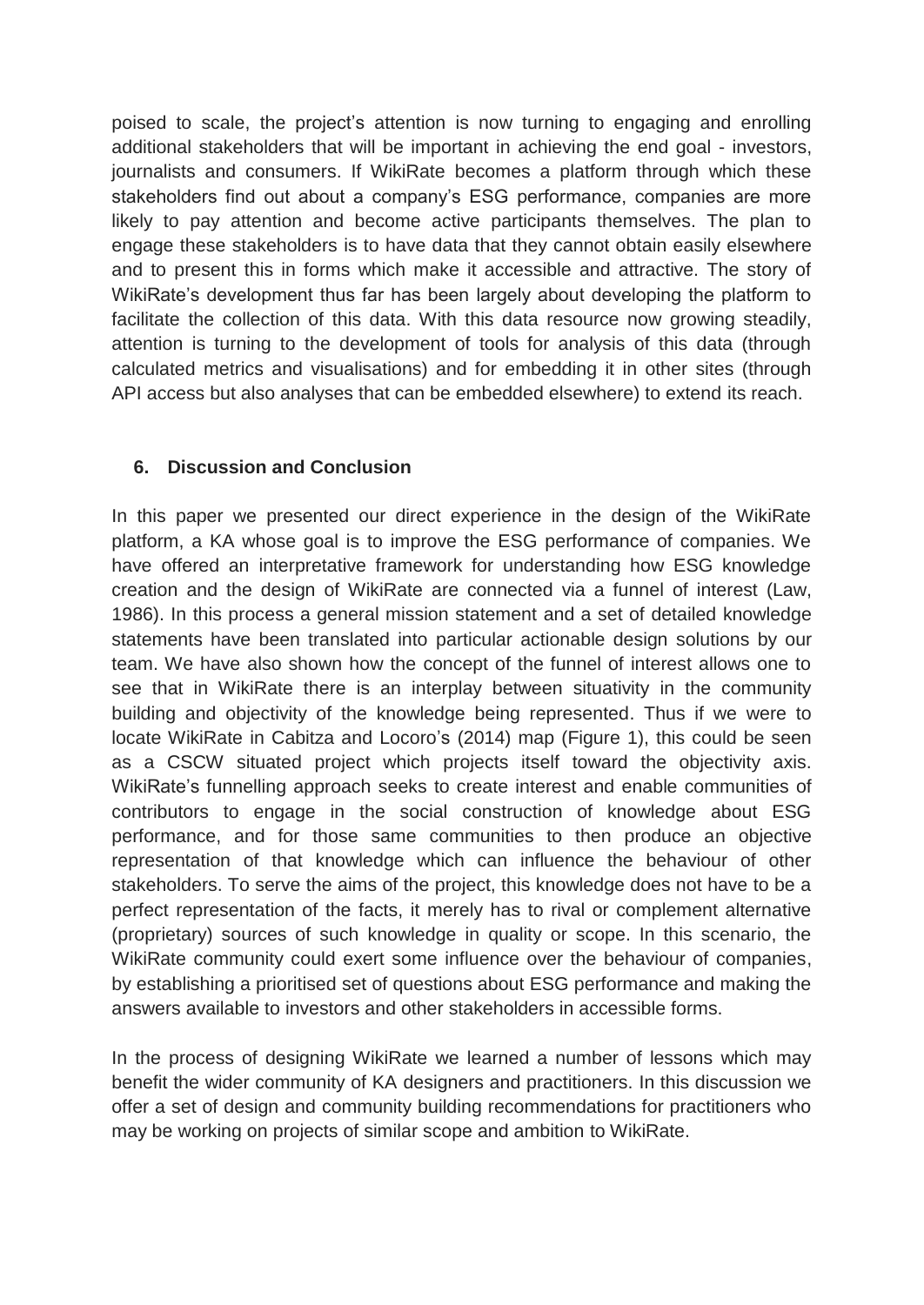The first observation we can make is that the process of building WikiRate did not take place in a linear way, there has been considerable back and forth both in the design and in the relations with a variety of stakeholders. Therefore, a recommendation for design practitioners is that even if the overarching process of building a KA may be seen as the translation and funnelling of general mission statements into particular design solutions, the plan that designers adopt for enacting this translation has to be flexible and open to adjustments and negotiations as they move forward. Traditionally the design methodologies of ITs assume a linear form, divided into sequential steps (Avison and Fitzgerald, 1995). It is known that linear methodologies do not allow much flexibility as they need to fulfil requirements defined at the very beginning of a project. In our experience, general statements for a project may be defined at the beginning, but there may be multiple emerging directions and design solutions for achieving the goals set in mission statements. Flexibility has been fundamental in our experience, not only in terms of designing specific features but also in terms of defining and achieving the immediate aims of the project. Among other things, the project made a major pivot away from a focus on qualitative content and towards the quantitative after the first year. This pivot involved designing tools for the collection (researched metrics) and analysis (calculated metrics) of quantitative data, and although both sets of tools were designed at the time, development efforts have been directed to refining the data collection tools in response to observations of their use. A choice was made in favour of continuing to work on the foundational data collection aspects, at the expense of delaying development of the analysis tools that would allow the data to be leveraged.

The ambition of the project has had a significant impact on WikiRate's design, and it was the project's ambition which lead to a peculiar interplay of situativity and objectivity. Thus a second recommendation for designers coming from the WikiRate experience is that the degrees of situativity and objectivity of a KA - as enacted through a design - should be seen as instrumental for achieving the mission of a KA. Designers thus may need to take strategic decisions as to what the roles of objective and situated knowledge are, and how the interplay between these can be harnessed. In WikiRate, the fact that the project aims to assess *all* companies on *any* aspect of ESG performance is important, as is the ultimate goal of not just understanding but improving behaviour. Assessing all companies on any aspects is the broad mouth of the funnel of interest in WikiRate. The WikiRate platform as KA is itself instrumental for achieving the mission statement and the scale of the project thus has called for certain design and community building decisions. The nature of the subject matter and background of contributors means that much of the knowledge generated is socially situated, while the need to offer reliable and structured information to key stakeholders calls for a representational approach to design.

WikiRate cannot yet be considered a success when considered in relation to the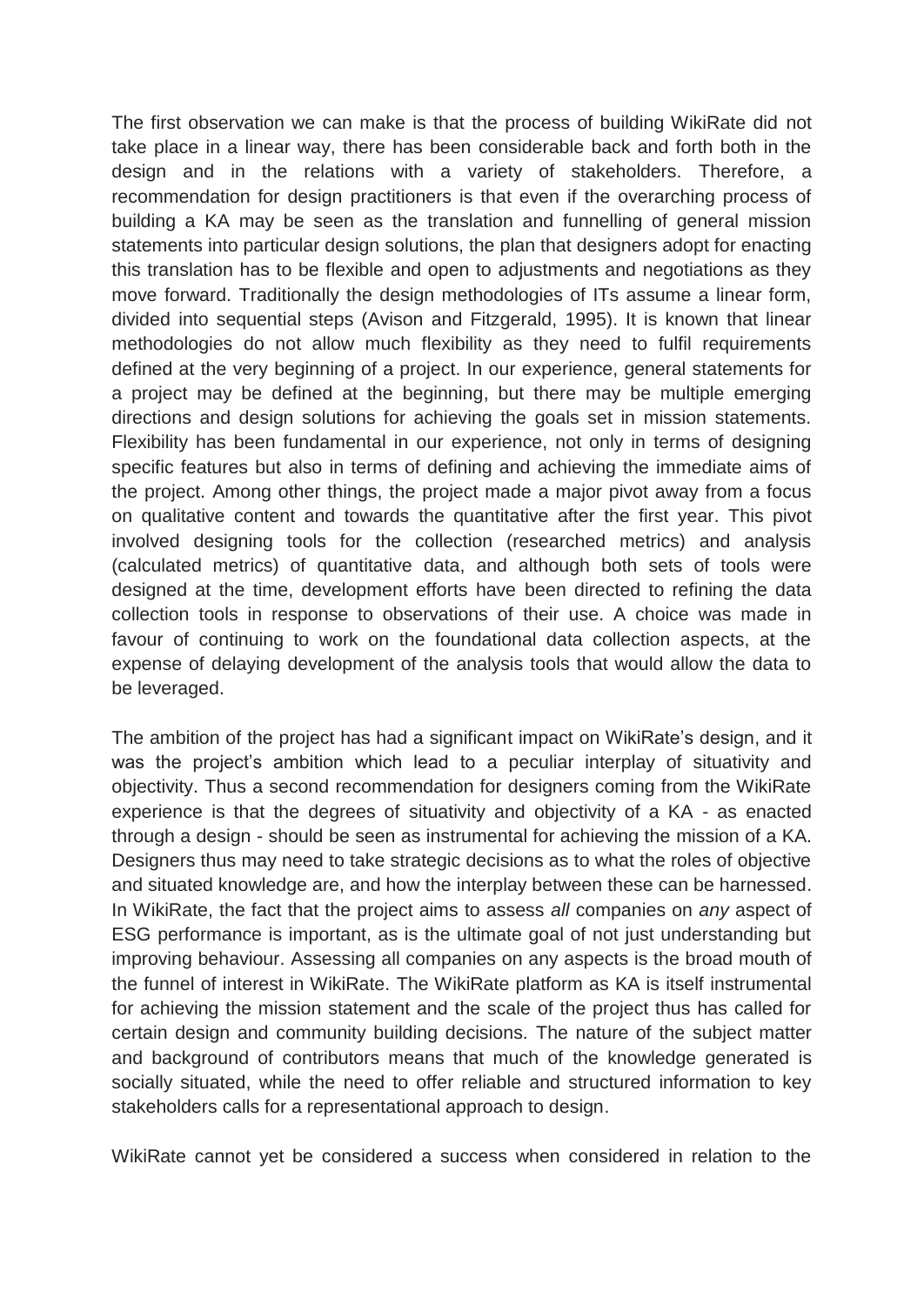project's ambitious aim of improving corporate ESG performance globally. Indeed, there is only anecdotal evidence that some companies are aware of WikiRate. However, WikiRate is a long-term endeavour which still necessitates attention and effort for pursuing its aim, even if the design of platform's data collection aspect is now reasonably mature. Thus, a third recommendation is that the process of community building and translation into practice of the mission statement is a continuous one – in which the KA's design might take a detour to interest certain stakeholders, whose presence and contributions may subsequently make it possible to interest a further set of stakeholders. The design of the KA may therefore not immediately translate into the expected knowledge generation at the end of a funnel of interest. Looking back at Figure 2 (the funnel of interest), the project has achieved the first three steps (crystallising a general mission statement and core design statements, as well as creating particular reliable and usable design solutions), but it still is in the process of building the exit of the funnel and generating a substantial body of knowledge. The design team is aware that achieving the global impact that WikiRate aims for is likely to take some years. To achieve the project's aim, companies must not only be aware of WikiRate but also perceive the account the platform gives of their performance to be important enough to warrant their direct engagement - disclosing additional answers to metric questions and responding to existing data-points or the discussion around them.

A fourth recommendation for community building is to see the value of members of the project team engaging directly on the platform as community members themselves. When the first iteration of the data collection tools were deployed the active use of these tools by members of the project team served both to identify improvements and to seed the platform with examples of their use. Once live examples could be demonstrated, this greatly improved the success of outreach efforts to potential institutional users. The degree of collaboration between the design team and these institutional users has also been greater than expected. The concept of metrics and projects that could be defined by an organisation and opened up to community research was appealing, but execution was not intuitive. Through these collaborations we as a team have also learned how to better structure and support research projects on the platform for other actors, and discovered how the platform can be improved to better meet the needs of each partner organisation.

To conclude, during the design and community building processes, the biggest lesson of all has been a shift in our understanding of WikiRate's purpose for achieving its mission statement. This was conceived initially as a platform that could grow and support a community to understand and improve corporate ESG performance. We think of it now as a platform to bring together the efforts of existing groups working towards this end, to amplify the impact of these groups and engage a greater number and diversity of participants in this effort.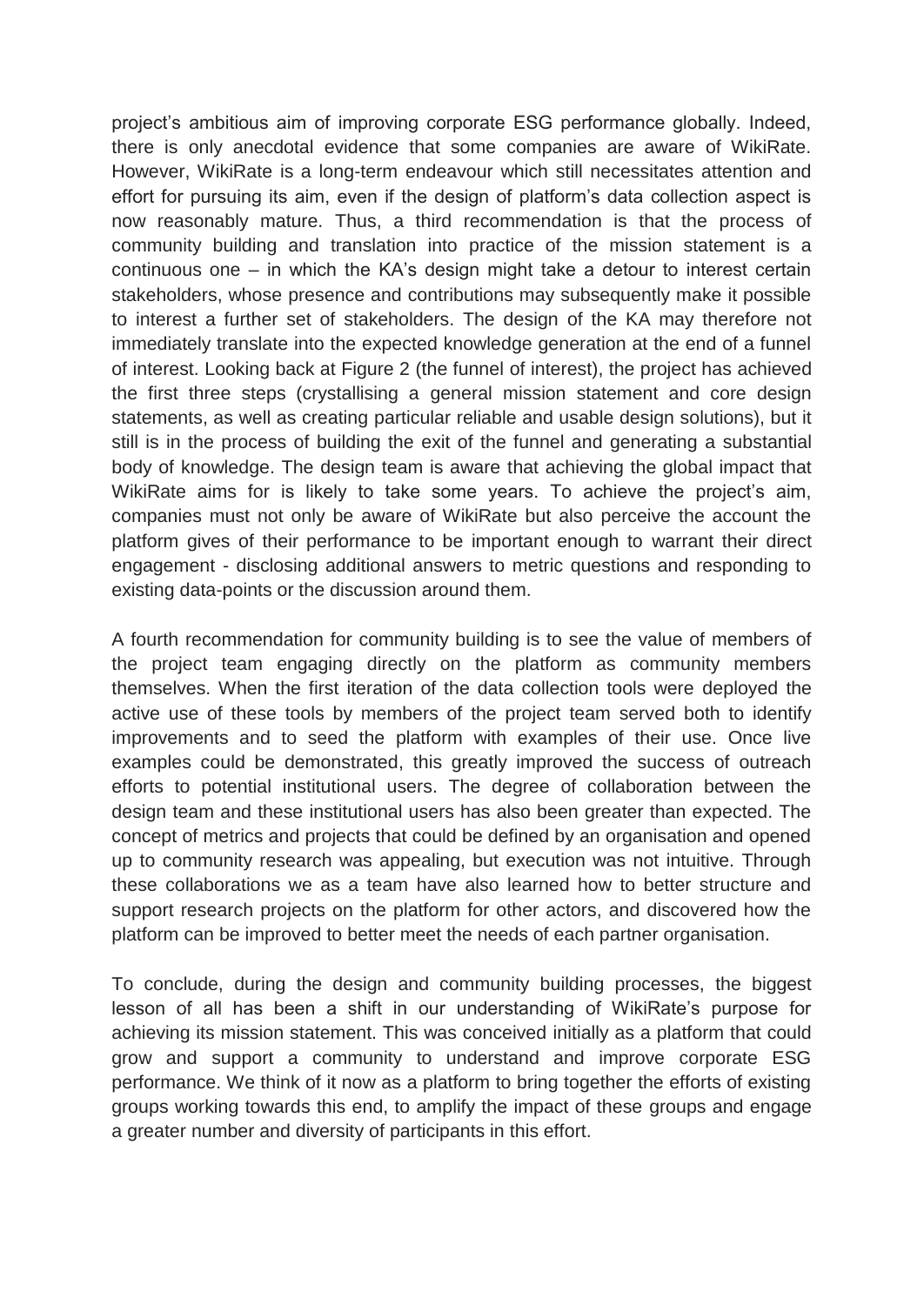## **7. REFERENCES**

Aguinis, H. and Glavas, A., (2012), What we know and don't know about corporate social responsibility a review and research agenda. *Journal of management*, Vol. 38 No. 4, pp. 932–968.

Akrich, M., (1992), The de-scription of technical objects. In: Bijker W. and Law J. eds. *Shaping technology building society*, (pp. 205-224). Cambridge, MA: MIT Press.

Amer, E., (2015), The penalization of non-communicating UN Global Compact's companies by investors and its implications for this initiative's effectiveness. *Business & Society*.<http://dx.doi.org/10.1177%2F0007650315609303>

Avison, D.E. and Fitzgerald, G., (1995), *Information Systems Development: Methodologies, Techniques and Tools, 2d ed*. New York: McGraw-Hill.

Brammer, S. J. and Pavelin, S., (2006), Corporate reputation and social performance: The importance of fit. *Journal of Management Studies,* Vol. 43 No. 3, pp. 435–455.

Bruns, A., (2008), *Blogs, Wikipedia, Second Life, and beyond: From production to produsage* (Vol. 45). New York: Peter Lang.

Cabitza, F. and Locoro, A. (2014), "Made with Knowledge" - Disentangling the IT Knowledge Artifact by a Qualitative Literature Review. In *KMIS 2014*, pp. 64-75.

Callon, M., (1984), Some elements of a sociology of translation: domestication of the scallops and the fishermen of St Brieuc Bay. *The Sociological Review*, Vol. 32 No. 1, pp. 196-233.

Callon, M., (1991), Techno-economic networks and irreversibility. In Law, J., editor, *A sociology of monsters. Essays on power, technology and domination*, (pp. 132- 161). London: Routledge.

Ciborra, C. and associates, (2000), *From Control to Drift: The Dynamics of Corporate Information Infrastructure*. Oxford: Oxford University Press.

Ciborra, C., (2002), *The labyrinths of information: Challenging the wisdom of systems: Challenging the wisdom of systems*. Oxford: Oxford University Press.

Cockburn, A., and Highsmith, J., (2001), Agile software development, the people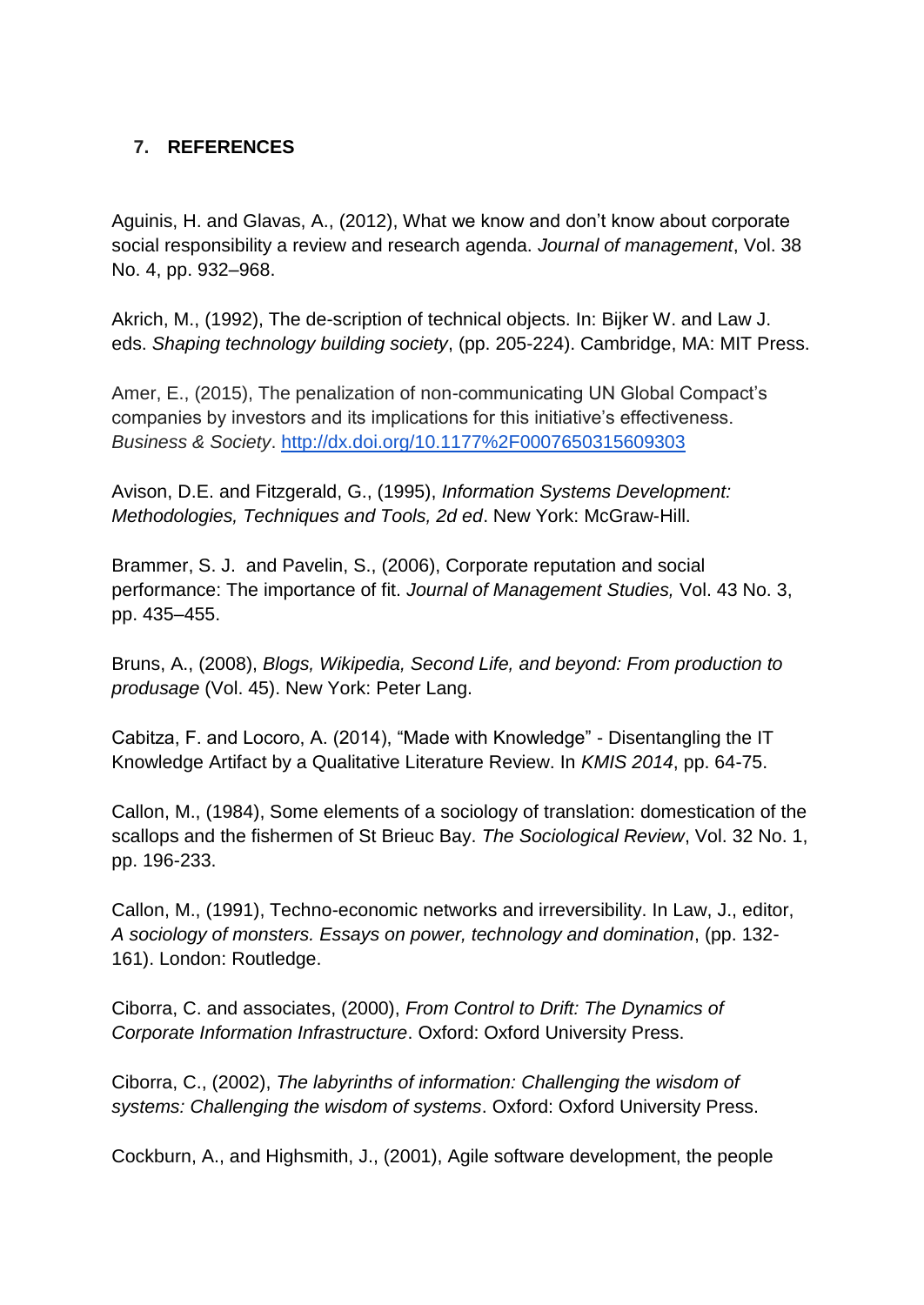factor. *Computer*, Vol. 34 No. 11, pp. 131-133.

Davenport, T. H., De Long, D. W., and Beers, M. C., (1998), Successful knowledge management projects. *Sloan management review*, Vol. 39 No. 2, pp. 43-57.

De Paoli, S., and D'Andrea, V., (2008), How artefacts rule web-based communities: practices of free software development. *International Journal of Web Based Communities*, Vol. 4 No. 2, pp. 199-219.

Gherardi, S., (2000), Practice -based Theorizing on Learning and Knowing in Organizations. *Organization*, Vol. 7 No. 2, p. 211-223.

Haythornthwaite, C. (2009), Crowds and communities: Light and heavyweight models of peer production. In *System Sciences, 2009. HICSS'09. 42nd Hawaii International Conference on* (pp. 1-10). IEEE.

Hevner, A. R., March, S. T., Park, J., & Ram, S., (2004), Design science in information systems research. *MIS quarterly*, Vol. 28 No. 1, pp. 75-105.

Howe, J., (2006), "The Rise of Crowdsourcing," Wired, June 2006.

Junior, R. M., Best, P. J., and Cotter, J., (2014), Sustainability reporting and assurance: a historical analysis on a world-wide phenomenon. *Journal of Business Ethics*, Vol. 120 No. 1, pp. 1-11.

Kogut, B. M. and Metiu, A., (2001), Open source software development and distributed innovation. *Oxford Review of Economic Policy*, Vol. 17 No. 2, pp. 248– 264.

Lanzara, G. F., and Morner, M. (2005), Artifacts rule! How organizing happens in open source software projects. In Czarniawska B. and Hernes T. (Eds.). *Actor-Network Theory and Organising,* (pp. 67-90). Copenaghen: Copenhagen Business School Press.

Latour, B., (1987), *Science in action: How to follow scientists and engineers through society*. Cambridge, MA: Harvard university press.

Latour, B., (1991), Technology is Society made durable. In Law, J. (Ed.) *A Sociology of Monsters*, (pp. 103-131). London: Routledge & Kegan Paul.

Laufer, W. S., (2003), Social accountability and corporate greenwashing. *Journal of Business Ethics*, Vol. 43 No. 3, pp. 253–261.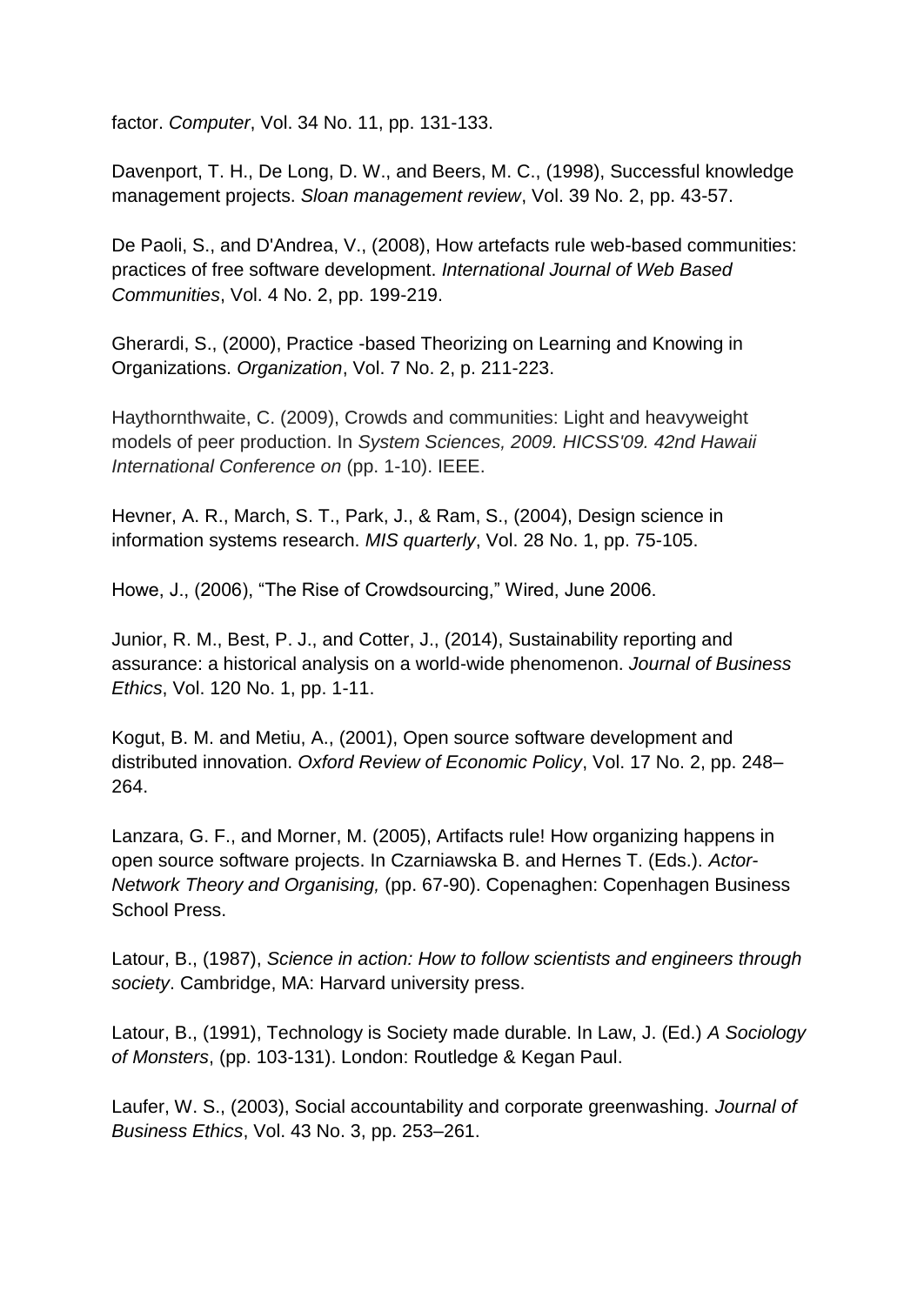Law, J., (1986), The Heterogeneity of Texts. In Callon M., Law J. and Rip A. (Eds.) *Mapping the dynamics of Science and Technology*, (pp. 67-83). London: The Macmillan press ltd.

Levitt, B., and March, J.G. (1988), Organizational learning. *Annual review of sociology*, Vol. 14 No. 3, pp. 319-338.

Lin, Y., (2005),The Future of Sociology of Floss. *First Monday,* Special Issue #2: Open Source, October 2005, [http://www.firstmonday.org/issues/special10\\_10/lin/index.html](http://www.firstmonday.org/issues/special10_10/lin/index.html)

Mamykina, L., Manoim, B., Mittal, M., Hripcsak, G., and Hartmann, B., (2011), Design lessons from the fastest q&a site in the west. In *Proceedings of the SIGCHI conference on Human factors in computing systems* (pp. 2857-2866). ACM.

Mills, R. and Fish, A., (2015), A computational study of how and why reddit. com was an effective platform in the campaign against sopa. In *International Conference on Social Computing and Social Media* (pp. 229-241). Springer International Publishing.

Mills, R., De Paoli, S., Diplaris, S., Gkatziaki, V., Papadopoulos, S., Prasad, S.R., McCutchen, E., Kapadia, V. and Hirche, P., (2016), WikiRate.org – Leveraging collective awareness to understand companies' environmental, social and governance performance. In *International Conference on Internet Science* (pp. 74- 88). Springer International Publishing.

Nonaka, I. and Takeuchi, H. (1995), T*he knowledge-creating company*. New York: Oxford University Press

Norman, D. A., (1993), Cognition in the head and in the world: An introduction to the special issue on situated action. *Cognitive science*, Vol. 17 No. 1, pp. 1-6.

Raymond, E.S., (1998), The Cathedral and the Bazaar, http://www.openresources.com/documents/cathedral- bazaar/

Sharples M, Hogg D., Hutchinson C., Torrance S. and Young, D., (1989), *Computers and Thought. A practical Introduction to Artificial Intelligenc*e. Cambridge,MA: MIT Press.

Sharkey, A. J., and Bromley, P., (2014), Can ratings have indirect effects? Evidence from the organizational response to peers environmental ratings. *American Sociological Review,* Vol. 80 No. 1, 63-91.

Simon, H. A., (1996), *The sciences of the artificial*. Cambridge MA: MIT press.